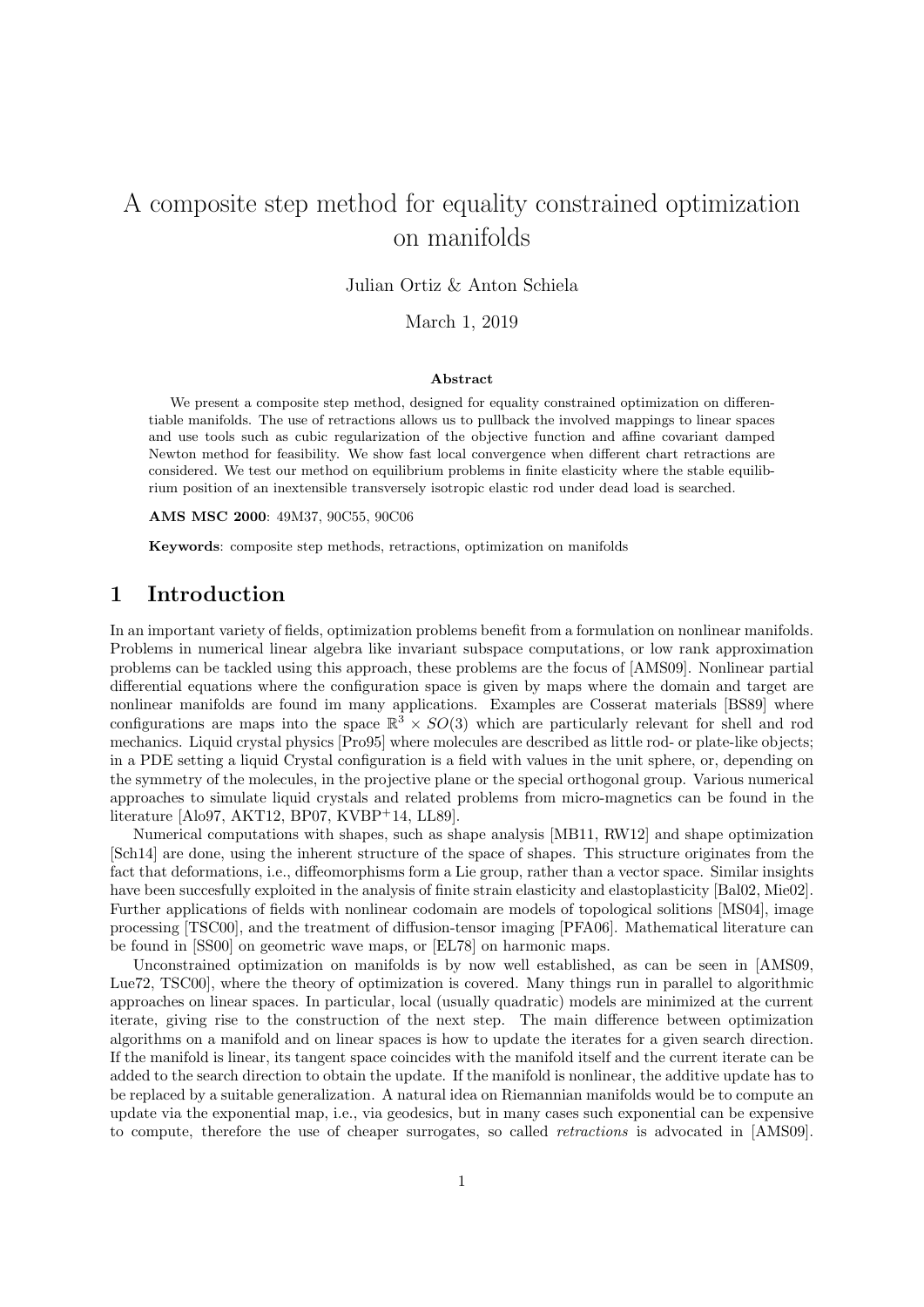These retractions have to satisfy certain consistency conditions and the weaker these conditions are, the more flexibly the retractions can be chosen. Based on these ideas, many algorithms of unconstrained optimization have been carried over to Riemannian manifolds, and have been analised in this framework [HT04, Lue72]. In general, the use of nonlinear retractions enables to exploit given nonlinear problem structure within an optimization algorithm. While this is true in particular for nonlinear manifolds, it may also sometimes be beneficial to use nonlinear retractions even in the case of linear spaces.

In coupled problems, mixed formulations, or optimal control of the above listed physical models, additional equality constraints occur, and thus one is naturally led to equality constrained optimization on manifolds. However, up to now optimization algorithms on manifolds have mainly been constructed for the unconstrained case. In constrast, not much research has been conducted on the construction of algorithms for equality constrained optimization on manifolds. A work in the field of shape optimization considers equality constraints on vector bundles [SSW15].

The subject of this work is the construction of an algorithm for equality constrained optimization on manifolds. In the problem setting we consider the manifolds  $X$  and  $Y$  and the problem

$$
\min_{x \in X} f(x) \quad s.t. \quad c(x) = y. \tag{1}
$$

Here  $f: X \longrightarrow \mathbb{R}$  is a twice differentiable functional with suitable smoothness properties. The twice differentiable operator  $c: X \longrightarrow Y$  maps from the manifold X to the manifold Y, and is a submersion.

In this work, particular focus is put on ways to exploit problem structure, and on invariance properties of the algorithm, extending the ideas of affine invariant Newton methods [Deu11]. Our point of departure is an affine covariant composite step method [LSW17] which was used to solve optimal control problems, involving finite strain elasticity [LSW14]. Composite steps are a very popular class of optimization methods for equality constrained problems, as can be seen in [CGT00] and the references therein. The algorithmic idea is to partition the optimization step  $\delta x$  into a normal step  $\delta n$  that improves feasibility and a tangential step that improves optimality:

$$
\delta x = \delta n + \delta t : \qquad \delta t \in \ker c'(x), \qquad \delta n \in (\ker c'(x))^\perp
$$

Close to a solution,  $\delta n$  and  $\delta t$  add up to a Lagrange-Newton step, and fast local convergence is obtained. Far away, the two substeps are suitably scaled to achieve global convergence. The method in [LSW17] is such a composite step method. Its main feature is the invariance under affine transformations of the codomain space of c, known as affine covariance. The invariance properties are also important for algorithms on manifolds, since they render them in a natural way, at least approximately, invariant under the choice of local coordinates.

We generalize the composite step method the case on manifolds in the following way. At a current iterate  $x_k$  we pullback both the objective f and the constraint mapping c to linear spaces through suitable retraction mappings obtaining maps, f and c with linear spaces  $T_xM$  and  $T_{c(x)}N$  as domain and codomain, namely:

$$
\mathbf{f}: T_x X \longrightarrow \mathbb{R} \qquad \mathbf{c}: T_x X \longrightarrow T_{c(x)} Y
$$

this is followed by the computation of the normal  $\delta n \in \ker c'^{\perp}$  and tangential  $\delta t \in \ker c'$  steps, corrections that belong to linear spaces. A third correction  $\delta s \in \ker \mathbf{c}^{\perp}$  is computed and will serve as a way to avoid the Marathos effect. Once all corrections are computed, we update by using a retraction on the manifold  $X$  via:

$$
x_{+} = R_{x}^{X}(\delta t + \delta n + \delta s).
$$

We study the influence of the retractions on the convergence of the algorithm. While the case of second order consistent retractions is relatively straightforward to analyse, the analysis of first order consistent retractions is more subtle, but still yields, after some algorithmic adjustments, local superlinear convergence of our algorithm. We put special emphasis on establishing rather weak assumptions on the smoothness of the retractions. We only assume a kind of second order directional differentiability property at the origin. This has important practical aspects, giving as much freedom for the implementation of the retractions as possible.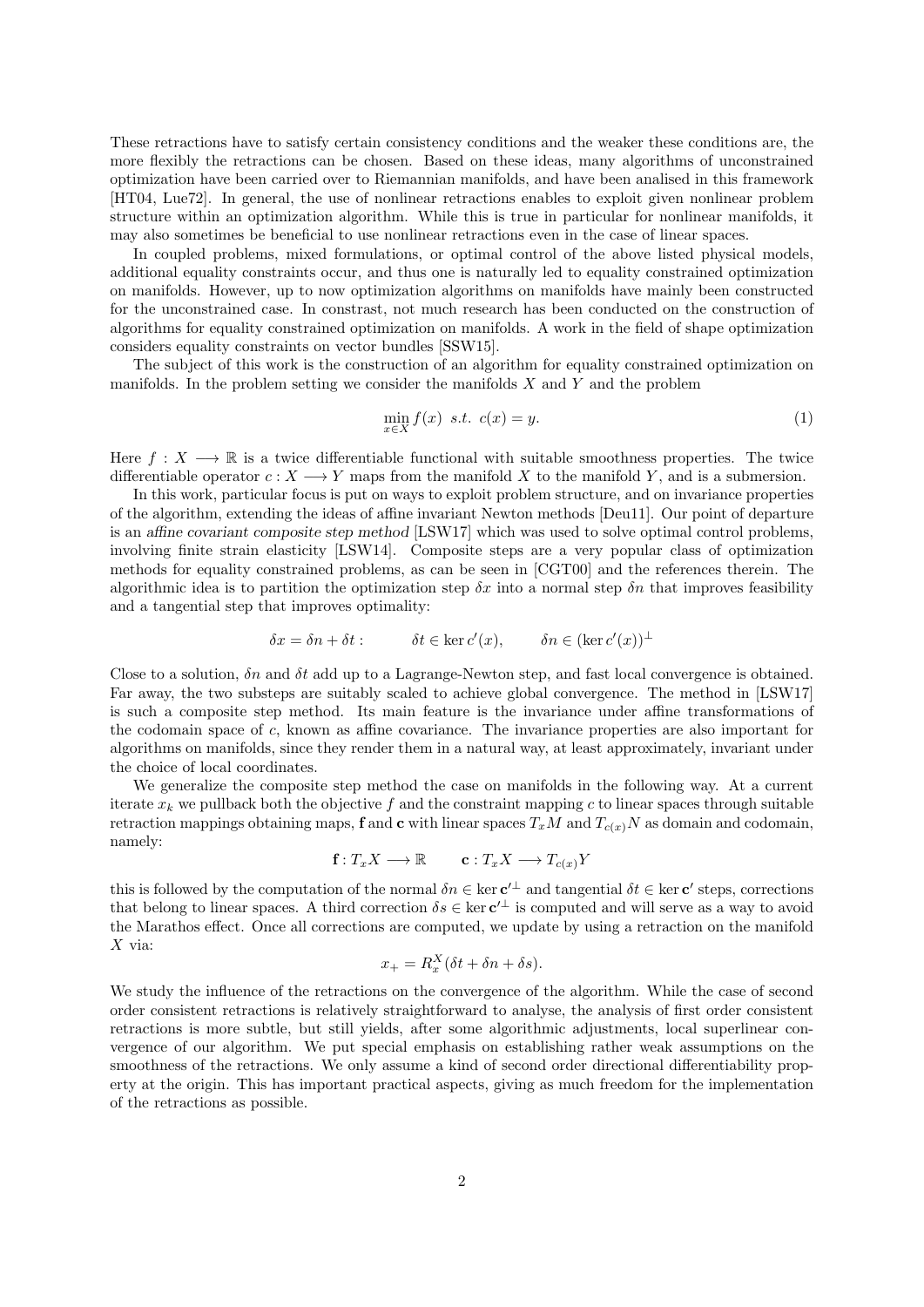### 1.1 An affine invariant composite step method

In [LSW17] a composite step method for the solution of equality constrained optimization with partial differential equations has been proposed. We will briefly recapitulate its most important features. For details we refer to [LSW17]. There, in the problem setting, a Hilbert space  $(X,\langle\cdot,\cdot\rangle)$  together with a reflexive Banach space  $P$  are considered in order to solve the following optimization problem

$$
\min_{x \in X} f(x) \quad s.t \quad c(x) = 0. \tag{2}
$$

The functional  $f: X \longrightarrow \mathbb{R}$  is twice continuously Fréchet differentiable and the nonlinear operator  $c: X \longrightarrow P^*$  maps into the dual space of P so it can model a differential equation in weak form:

$$
c(x) = 0 \text{ in } P^* \iff c(x)v = 0 \text{ for all } v \in P. \tag{3}
$$

The Lagrangian function  $L$  is given by

$$
L(x, p) := f(x) + pc(x)
$$
\n<sup>(4)</sup>

where the element p is the Lagrange multiplier at x. By  $pc(x)$  we denote the dual pairing  $P \times P^* \to \mathbb{R}$ with  $pc(x) \in \mathbb{R}$ . First and second derivatives of the Lagrangian function are:

$$
L'(x, p) = f'(x) + p c'(x)
$$
\n(5)

and

$$
L''(x, p) = f''(x) + pc''(x).
$$
\n(6)

In the *composite step method*, feasibility and optimality are carried out by splitting the full Lagrange-Newton step  $\delta x$  into a normal step  $\delta n$  and a tangential step  $\delta t$ . The normal step  $\delta n$  is a minimal norm Gauss-Newton step for the solution of the underdetermined problem  $c(x) = 0$ , and  $\delta t$  aims to minimize f on the current nullspace of the linearized constraints. For this, a cubic regularization method is employed. The following local problems are solved

$$
\min_{\delta x} f(x) + f'(x)\delta x + \frac{1}{2}L''(x, p)(\delta x, \delta x) + \frac{[\omega_f]}{6} ||\delta x||^3
$$
  
s.t.  $\nu c(x) + c'(x)\delta x = 0$ ,  

$$
\frac{[\omega_c]}{2} ||\delta x|| \leq \Theta_{aim},
$$

where  $\nu \in (0,1]$  is an adaptively computed damping factor,  $[\omega_{\mathbf{c}_2}]$  and  $[\omega_{\mathbf{f}_2}]$  are algorithmic parameters, and  $\Theta_{aim}$  is a user provided desired contraction factor. The parameters  $[\omega_{c_2}]$  and  $[\omega_{f_2}]$  are used for globalization of this optimization algorithm. They are used to quantify the mismatch between the quadratic model to be minimized and the nonlinear problem to be solved.

### 1.2 Computation of composite steps

Here we show how to compute the normal steps  $\Delta n$ , the Lagrange multiplier  $p_x$  and the tangential step  $\delta t$ , for the equality constrained problem in the linear setting. All these quantities are computed as solutions of certain saddle point problems. As a review, we present the way these quantities are computed, which also serves as a motivation for the manifold case, for more details see [LSW17].

In this section we suppose that  $f: X \longrightarrow \mathbb{R}$  is twice continuously differentiable, X is a Hilbert space,  $c(x): X \longrightarrow P^*$  is a bounded, surjective twice differentiable mapping, and P is a reflexive space.

Normal step. It is well known that the minimal norm problem

$$
\min_{v \in X} \frac{1}{2} \langle v, v \rangle \quad s.t \quad c'(x)v + g = 0,
$$
\n(7)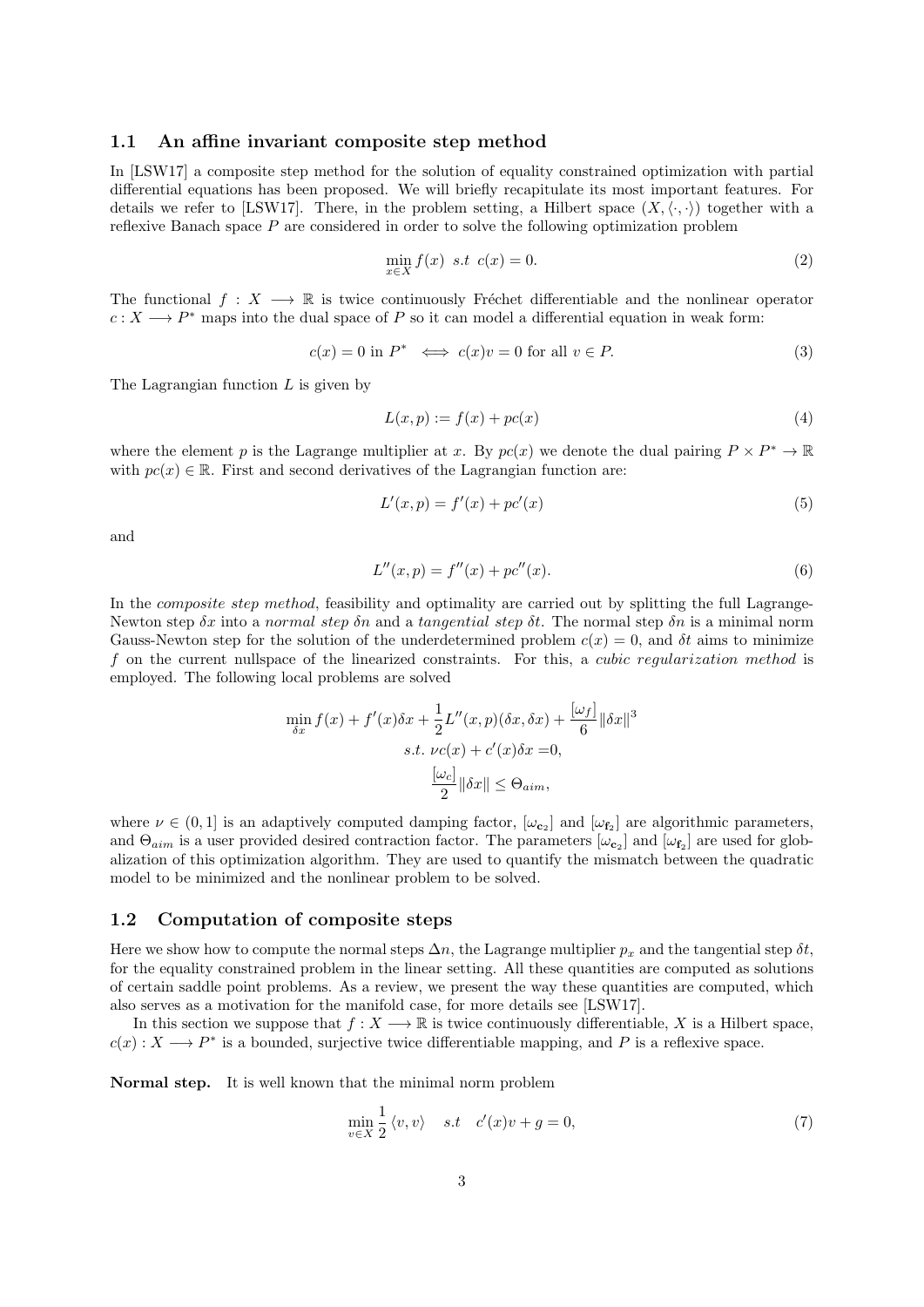is equivalent to the linear system

$$
\begin{pmatrix}\nM & c'(x)^* \\
c'(x) & 0\n\end{pmatrix}\n\begin{pmatrix}\nv \\
q\n\end{pmatrix} +\n\begin{pmatrix}\n0 \\
g\n\end{pmatrix} = 0
$$
\n(8)

for some  $g \in P^*$ . Then, as shown in [LSW17],  $v \in \ker c'(x)^{\perp}$ . If the solution of the latter system is denoted as  $v = -c'(x)^{-}g$ , then we define the full normal step via

$$
\Delta n := -c'(x)^{-}c(x).
$$

For globalization, a damping factor  $\nu \in ]0,1]$  is applied, setting  $\delta n := \nu \Delta n$ .

**Lagrangian multiplier.** At a point  $x \in X$  we first compute a Lagrange multiplier  $p_x$  as the solution to the system:

$$
\begin{pmatrix}\nM & c'(x)^* \\
c'(x) & 0\n\end{pmatrix}\n\begin{pmatrix}\nv \\
p_x\n\end{pmatrix} +\n\begin{pmatrix}\nf'(x) \\
0\n\end{pmatrix} = 0.
$$
\n(9)

It has been shown in [LSW17] that  $p_x$  is given uniquely, if  $c'(x)$  is surjective, and  $p_x$  satisfies

$$
f'(x)w + p_x c'(x)v = 0 \quad \forall v \in \ker c'(x)^{\perp}.
$$

This  $p_x$  will be called the Lagrange multiplier of the problem (2) at x.

**Tangential step.** With the help of  $p_x$  we define the quadratic model

$$
q(\delta x) := f(x) + f'(x)\delta x + \frac{1}{2}L''(x, p_x)(\delta x, \delta x)
$$
\n(10)

on ker  $c'(x)$ . We solve the following quadratic problem in order to find the tangential step  $\delta t$ 

$$
\min_{\Delta t} q(\delta n + \Delta t) \quad \text{s. t.} \quad c'(x)\Delta t = 0. \tag{11}
$$

which is equivalent to

$$
\min_{\Delta t} \left( L'(x, p_x) + L''(x, p_x) \delta n \right) \Delta t + \frac{1}{2} L''(x, p_x) (\Delta t, \Delta t) \quad \text{s.t.} \quad c'(x) \Delta t = 0,\tag{12}
$$

with corresponding first order optimality conditions

$$
\begin{pmatrix} L''(x,p_x) & c'(x)^* \\ c'(x) & 0 \end{pmatrix} \begin{pmatrix} \Delta t \\ q \end{pmatrix} + \begin{pmatrix} L'(x,p_x) + L''(x,p_x)\delta n \\ 0 \end{pmatrix} = 0.
$$
 (13)

as long as  $L''$  is positive definite on ker  $c'(x)$ , which assures the existence of an exact minimizer. For the purpose of globalization, a cubic term is added to  $q$ , ensuring also existence of a minimizer, if positive definiteness fails. More details can be found in [LSW17].

Simplified normal step. For purpose of globalization and to avoid the Maratos effect, we compute a simplified normal step, which also plays the role of a second order correction.

The simplified Newton step is defined as

$$
\delta s := -c'(x)^{-1}(c(x + \delta x) - c(x)) - c'(x)\delta x), \tag{14}
$$

which ammount in solving a system of type (8). It can be seen from (8) that  $\delta s \in \text{ker } c'(x)^{\perp}$ , and thus  $(f'(x) + p_x c'(x))\delta s = 0$ . It has been shown in [LSW17] that  $f(x + \delta x + \delta s) - q(\delta x) = o(||\delta x||^2)$  is asymptotically more accurate than  $f(x + \delta x) - q(\delta x) = O(||\delta x||^2)$ . We will extend this result to the case of manifolds.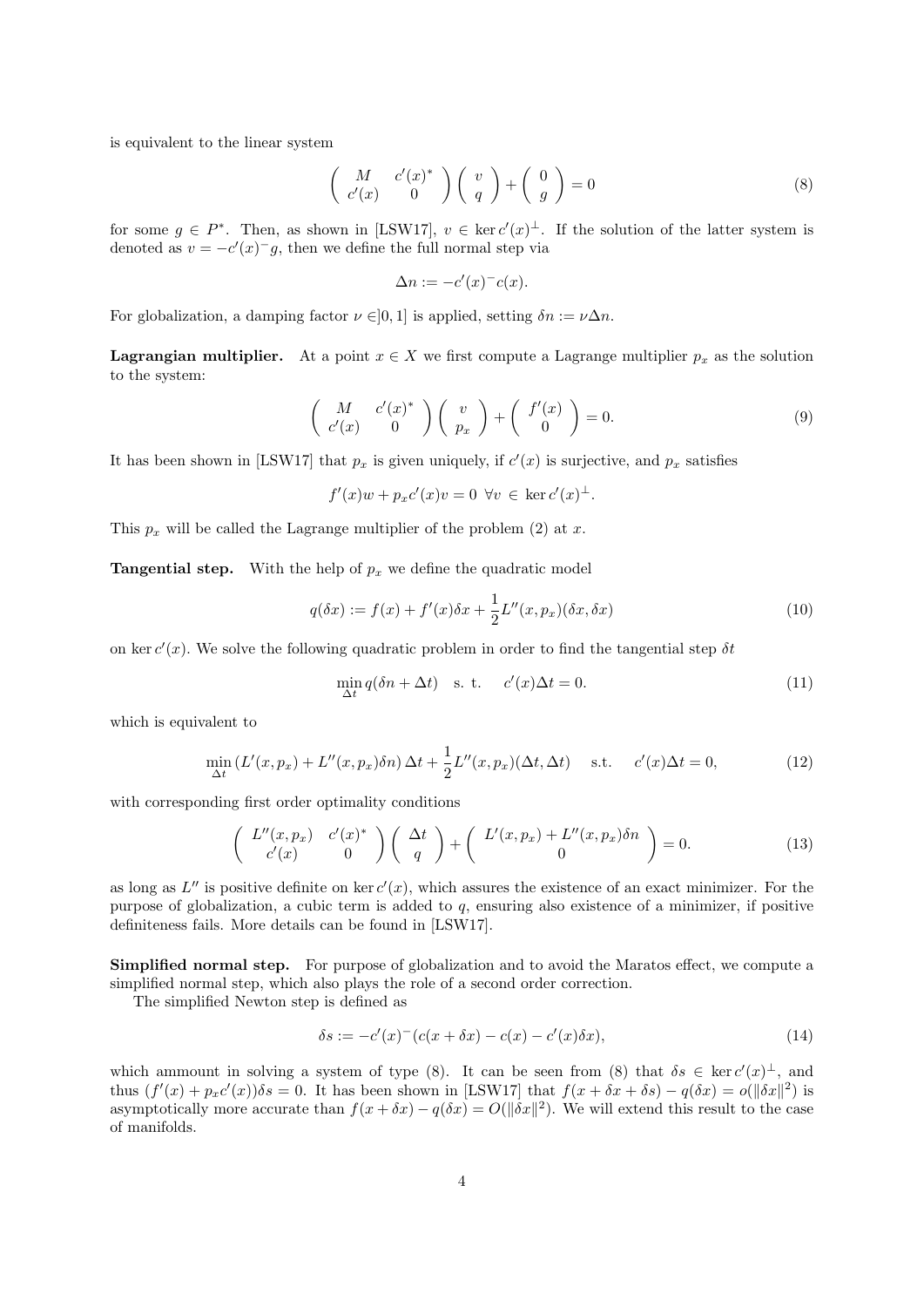Update of iterates. If  $\delta x$  satisfies some acceptance criteria (cf. [LSW17]), the next iterate is computed as:

$$
x_+ = x + \delta x + \delta s.
$$

Of course, computation is only possible, because  $X$  is a linear space. To generalize our algorithm to manifolds, we have to replace this update by something different.

## 2 SQP-methods on a manifold

We generalize the *composite step method* from the setting of linear spaces, to the one in which the involved spaces are manifolds. Now we consider the problem

$$
\min_{x \in X} f(x) \quad \text{s.t} \quad c(x) = y_*.\tag{15}
$$

where the twice differentiable functional  $f: X \longrightarrow \mathbb{R}$  is defined over the manifold X and the twice differentiable submersion  $c: X \longrightarrow Y$  maps from the manifold X to the manifold Y. Further,  $y_* \in Y$  is the required point.

Classical SQP-methods on vector spaces introduce local quadratic models for  $f$  and  $c$  at a given iterate x. In addition an SQP-method on a manifold has to provide local linear models for the nonlinear manifolds X and Y at x. From a differential geometric point of view, the tangent spaces  $T_xX$  and  $T_yY$ can be used for this purpose. Now local linear models for f and c can be defined as  $T_x f : T_x X \to \mathbb{R}$  and  $T_xc : T_xX \to T_{c(x)}Y$ . However, quadratic approximations cannot be defined canonically. In differential geometry there are several ways to introduce additional structure to solve this problem. One well known example among these structures is a Riemannian metric, which allows the definition of geodesics and of the exponential map:

$$
\exp_x: T_xX \to X
$$

that locally maps each tangent vector  $v \in T_xX$  to a geodesic, starting in x in direction v. Now pullbacks of  $f$  and  $c$  can be computed, and their corresponding first and second derivatives can be used to define quadratic models of f and c on  $T_xX$  and  $T_yY$ .

In this way, a quadratic optimization problem with linear constraints can be defined on  $T_xX$  and corresponding corrections  $\delta n$ ,  $\delta t$  and  $p_x$  can be computed in a similar way as in Section 1.2 and also a trial step  $\delta x$ . By the exponential map a new iterate can be found via  $x_+ = \exp_x(\delta x)$ .

### 2.1 Consistency of retractions

However, often  $\exp_x$  is hard or very expensive to evaluate, so in the optimization literature [AMS09], the notion of *retractions* has become customary, which can be seen as an efficient surrogate for  $\exp_x$ .

**Definition 2.1.** A (first order)  $C^k$ -retraction ( $k \geq 1$ ) on a manifold M is a mapping  $R^M$  from the tangent bundle TM onto M with the following properties. Let  $R_x^M$  denote the restriction of  $R^M$  to  $T_xM$ .

- i)  $R_x^M(0_x) = x$ , where  $0_x$  denotes the zero element of  $T_xM$ .
- ii)  $R_x^M$  is k-times continuously differentiable.
- iii) With the canonical identification  $T_{0_x} T_x M \simeq T_x M$ ,  $R_x^M$  satisfies

$$
DR_x^M(0_x) = id_{T_xM},\tag{16}
$$

where  $id_{T_xM}$  denotes the identity mapping on  $T_xM$ .

If in addition  $k \geq 2$  and

$$
D^2 R_x^M(0_x) = 0,\t\t(17)
$$

then  $R^M$  is called a retraction of second order.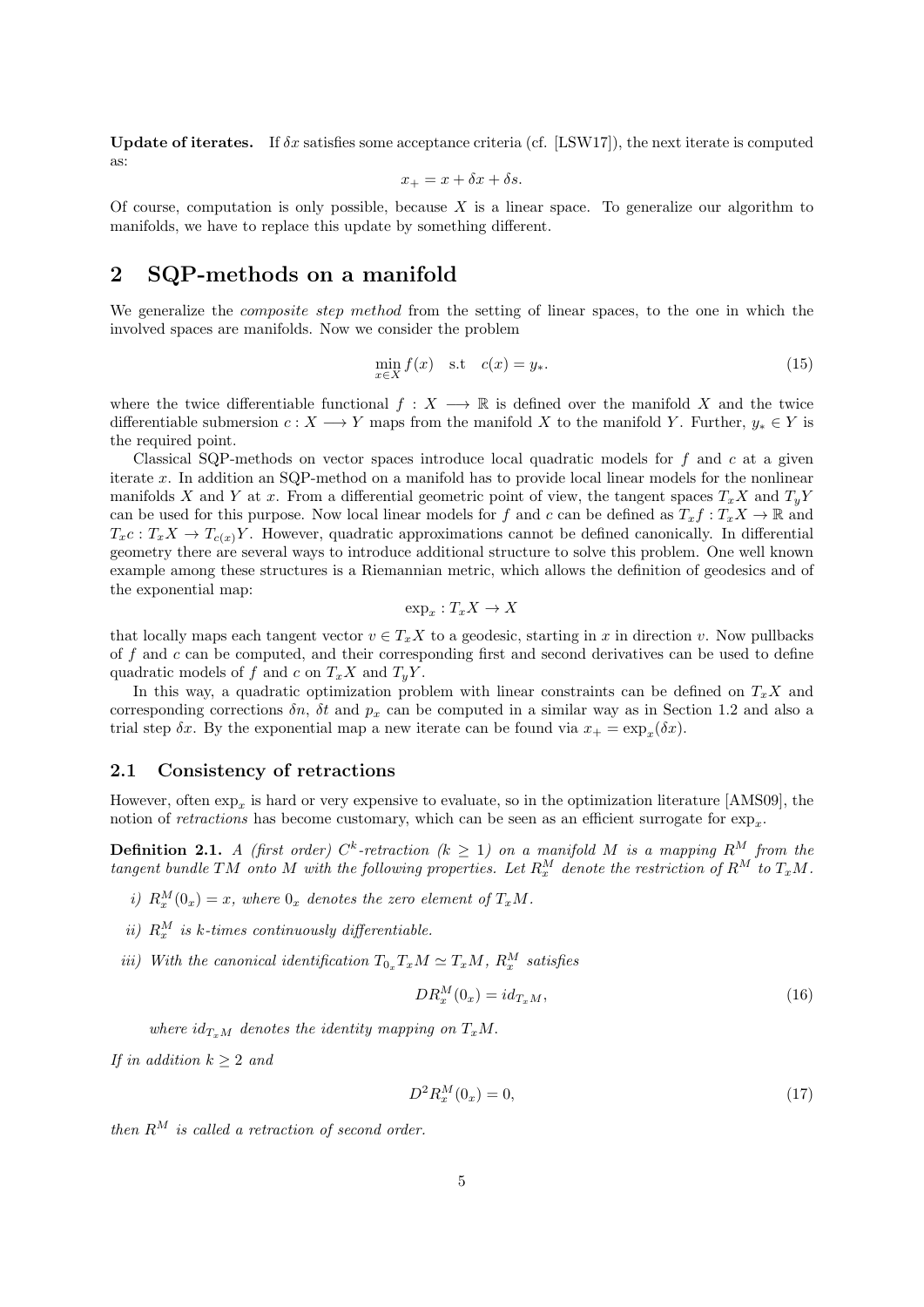More generally, it would be sufficient and appropriate to define a retraction only on a neighbourhood  $U \subset T_xM$  of  $0_x$  and not on all of  $T_xM$ . However, this would add additional technicalities to our study. For practical implementation in an optimization algorithm retractions should have a sufficiently large domain of definition, so that  $R_x^M(\delta x)$  is defined for reasonable trial corrections  $\delta x$ . If necessary,  $\delta x \in U$ can be enforced by additional scaling.

By the inverse mapping theorem  $R_x^M$  is locally continuously invertible and:

$$
D(R_x^M)^{-1}(x) = (DR_x^M(0_x))^{-1} = id_{T_xM}.
$$

In the following we consider a slightly different smoothness assumption on our retractions that is motivated from practical considerations.

**Definition 2.2.** A first order  $C^1$ -retraction  $R^M$  is called a  $C^{2,dir}$ -retraction (second order directionally differentiable) if for each  $v \in T_xM$  the mapping  $t \to DR_x^M(tv) \in L(T_xM, T_xM)$  is differentiable with respect to t. We denote by  $D^2 R_x^M(v, w)$  the directional derivative of  $DR_x^M$  into direction v, applied to w.

We observe that  $D^2 R_x^M(0_x)(v, w)$  is homogenous in v and w, and linear in w but not necessarily linear in v. This slightly weakened assumption, compared to  $C^2$ -retractions enables additional freedom in the choice and implementation of  $R^M$ . It is, for example possible to select different retractions, depending on the direction v as long as all of them are first order retractions. A very simple example for a  $C^{2,dir}$ retraction on  $M = \mathbb{R}$  would be

$$
R_x^M(\delta x) := x + \delta x + \frac{\alpha}{2} \max\{\delta x, 0\}^2, \quad DR_0^M(0)v = v, \quad D^2 R_0^M(0)(v, w) = \begin{cases} \alpha v w & : v \ge 0 \\ 0 & : v \le 0 \end{cases}
$$

.

Certainly, the exponential map  $R_x^M = \exp_x$  is the most prominent retraction of second order. Retractions can be considered as local approximations of the exponential map at a given point. Often, first order retractions are easier to compute than second order retractions. It is thus of interest, in how far algorithmic quantities depend on the choice of retraction. In the context of unconstrained optimization it is known (cf. e.g. [HT04, AMS09]) that first order retractions are sufficient in many aspects.

From a more general point of view, the construction of an SQP method involves a pair of retractions. One of them (e.g. the exponential map) is used to establish a quadratic model of the problem on the tangent space. The other retraction is used to compute the update  $x_+ = R_x^M(\delta x)$ . These two retractions can be consistent of first or second order. This frees us from the requirement to establish a Riemannian metric or compute covariant derivatives.

**Definition 2.3.** On a smooth manifold M consider a pair of  $C^k$ -retractions at  $x \in M$ 

$$
R_{x,i}^M: T_x M \to M \qquad i = 1,2
$$

and their local transformation mapping:

$$
\Phi_M := (R_{x,1}^M)^{-1} \circ R_{x,2}^M : T_x M \to T_x M.
$$

The pair  $(R_{x,1}^M, R_{x,2}^M)$  of  $C^k$ -retractions is called first order consistent, if  $k \ge 1$  and  $\Phi'_M(0_x) = id_{T_xM}$  and second order consistent, if in addition  $k \geq 2$  and  $\Phi''_M(0_x) = 0$ .

As a special case, a retraction  $R_x^M$  is of first (second) order in the sense of Definition 2.1, if it is consistent of first (second) order with  $\exp_x$ .

The following results for first order consistent  $C<sup>1</sup>$ -retractions are easy to compute

$$
\Phi_M(0_x) = 0_x \qquad \Phi'_M(0_x) = id_{T_xM},
$$

For  $C^2$ -retractions we have in addition:

$$
(\Phi_M^{-1})''(0_x) = -\Phi_M''(0_x).
$$

The last result follows from the computation:

$$
(\Phi_M^{-1})''(0_x) = [(\Phi_M')^{-1}]'(0_x) = -(\Phi_M')^{-1}(0_x)\Phi_M''(0_x)(\Phi_M')^{-1}(0_x) = -\Phi_M''(0_x).
$$

As a consequence we have the following results: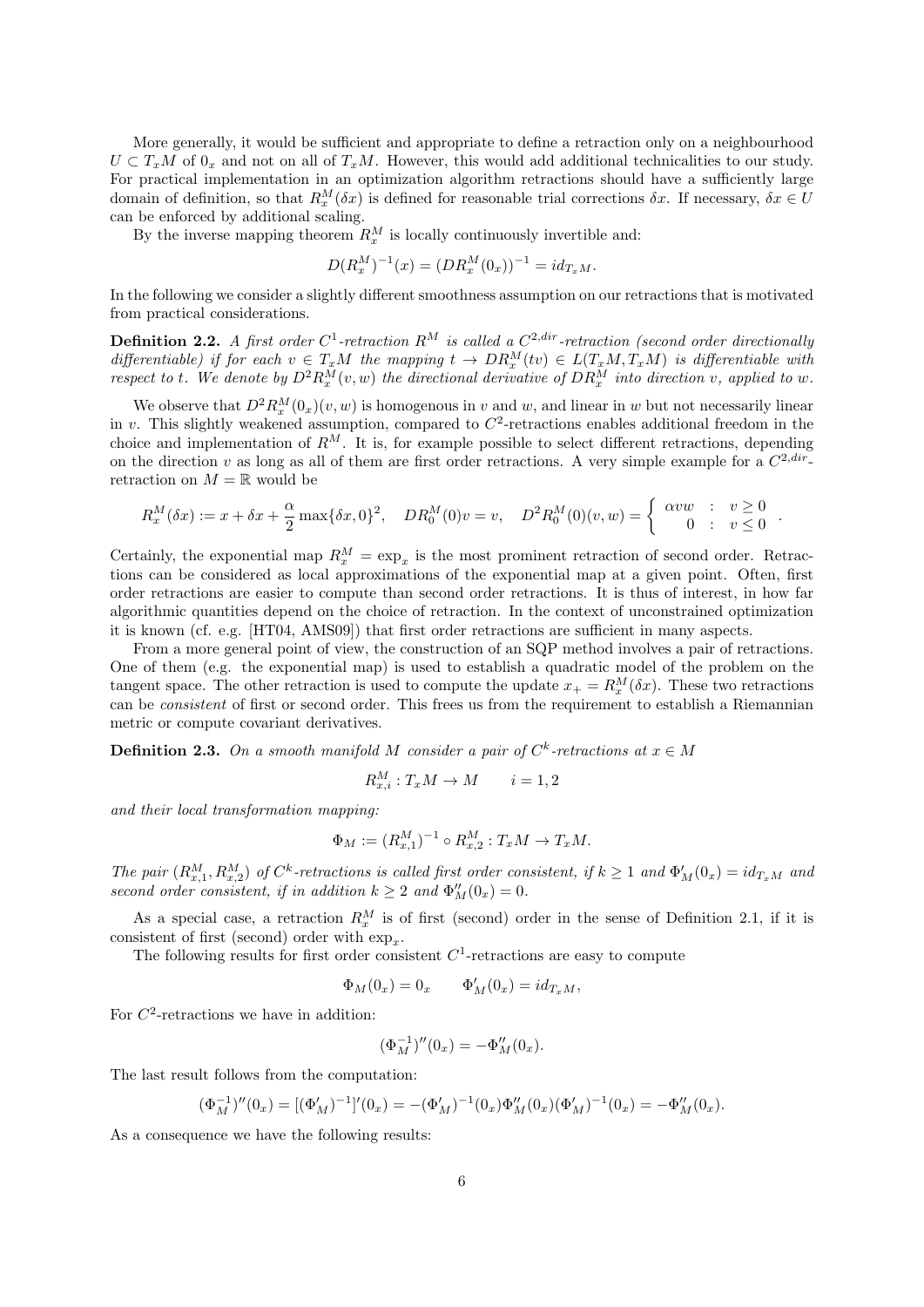### Lemma 2.1.

- i) Every pair of first (second) order retractions is first (second) order consistent.
- ii)  $(R_{x,1}^M, R_{x,2}^M)$  is first (second) order consistent iff  $(R_{x,2}^M, R_{x,1}^M)$  is.

The following case will play an important role in our work: if  $R_1^M$  is a  $C^2$  retraction and  $R_2^M$  is a  $C^{2,dir}$ -retraction, then the mapping  $(v, w) \to \Phi_M''(0_x)(v, w)$  is again linear in w and homogenous in v and  $w$ , but not necessarily linear in  $v$ .

These considerations lay the ground for the following section. First, we describe how to derive local quadratic models with the help of retractions and how to compute the substeps  $\delta n$  and  $\delta t$  on  $T_xM$ . Then we introduce the notion of consistency of a pair of retractions and discuss the consequences of this notion for SQP-algorithms. In particular, we will derive a quadratic model that is useful for a first order consistent pair of retractions.

Remark 2.1. From a practical point of view, optimization algorithms on manifolds need not necessarily be based on the notion of tangent spaces and retractions. It is sufficient to define a local chart at each iterate, compute a local update in the chart with the help of a suitable quadratic model, and then perform the update by applying the local chart to the update. We will see in Section 5.4 below, that an implementation via local charts of M can be rather straightforward and convenient. From a conceptual point of view, however, working with tangent spaces and retractions is advantageous.

### 2.2 The Lagrange function of the pulled-back problem

Next we will extend our SQP-algorithm to the case of manifolds, using retractions. For a given iterate  $x \in X$  with  $y = c(x) \in Y$  we have to perform two tasks:

- 1. Construct a linear-quadratic model of f and c on  $T_xX$  and  $T_yY$ . This will be done, using  $C^2$ retractions  $R_{x,1}^X$  and  $R_{y,1}^Y$ , as for example the exponential maps. These retractions need not be implemented, but serve as a way to derive linear and quadratic terms that make up the model. With the help to this model, a trial direction  $\delta x$  can be computed just as in the vector space case.
- 2. Given  $\delta x \in T_x X$  compute an update that generalizes  $x + \delta x$ . This will be done, using a  $C^{2, dir}$ retraction  $R_{x,2}^X$  to obtain a new iterate  $x_+ = R_{x,2}^X(\delta x)$ . In addition, we need to evaluate in  $T_xY$ the preimage of  $c(x_+)$  in  $T_y Y$  with respect to a  $C^2$ -retraction  $R_{y,2}^Y$ . For that we need its inverse  $(R_{y,2}^Y)^{-1}$ . Only  $R_{x,2}^X$  and  $(R_{y,2}^Y)^{-1}$  have to be implemented.

The following assumptions will be taken:

**Assumption 2.1.** Consider for  $x \in X$  and  $y \in Y$  the follwing first order consistent pairs of retractions:

$$
R_{x,i}^X: T_x X \to X \qquad i = 1,2
$$

and

$$
R_{y,i}^Y : T_y Y \to Y \qquad i = 1, 2,
$$

where  $R_1^X$ ,  $R_1^Y$ , and  $R_2^Y$  are  $C^2$ -retractions, and  $R_2^X$  is a  $C^{2,dir}$ -retraction.

Their local transformation mappings read:

$$
\Phi_X := (R_{x,1}^X)^{-1} \circ R_{x,2}^X : T_x X \to T_x X
$$
  

$$
\Phi_Y := (R_{y,1}^Y)^{-1} \circ R_{y,2}^Y : T_y Y \to T_y Y.
$$

We define the pull-back of the cost functional via the retraction:

$$
\mathbf{f}_i: T_x X \longrightarrow \mathbb{R}
$$
  

$$
\mathbf{f}_i(u) = (f \circ R_{x,i}^X)(u)
$$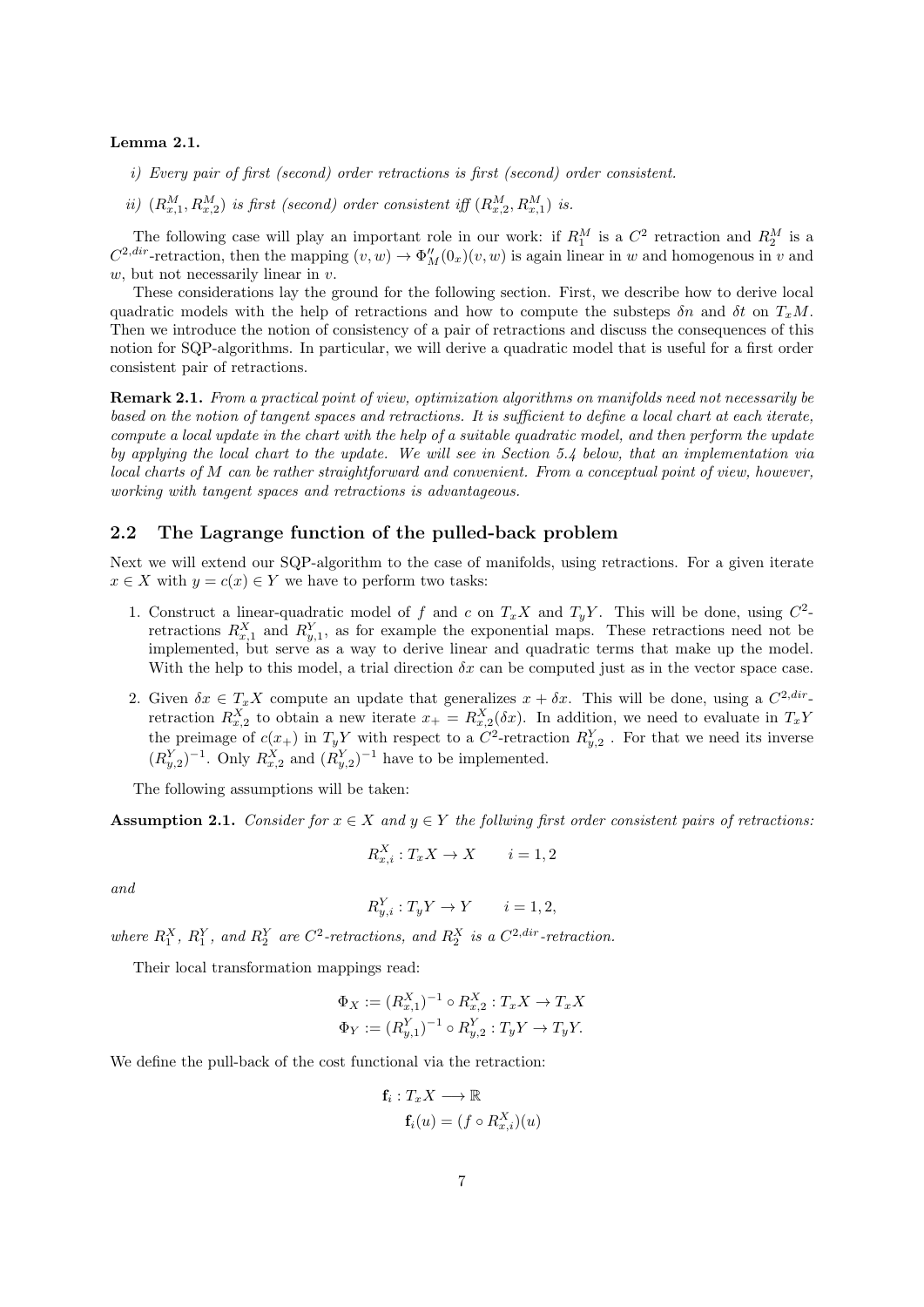Similarly, we may pull-back the equality constraint operator  $c: X \to Y$  locally:

$$
c \circ R_{x,i}^X : T_x X \to Y.
$$

To obtain a mapping  $c_i: T_x X \to T_y Y$  we have to define a push-forward via  $R_{y,i}^Y$  as follows

$$
\mathbf{c}_i: T_x X \longrightarrow T_y Y
$$

$$
\mathbf{c}_i(u) := (R_{y,i}^Y)^{-1} \circ c \circ R_{x,i}^X(u).
$$

The pullbacked mappings  $f_i$  and  $c_i$  are maps with linear spaces as domain and co-domain, therefore we are allowed to take first and second order derivatives in the usual way. This will be used throughout this work. We note, however, that these derivatives are only defined locally and may depend on the choice of retraction.

We can now define a local Lagrangian function via the pull-backs of  $f$  and  $c$ :

**Definition 2.4.** The Lagrangian function at the point x with retractions  $R_x^X$  and  $R_y^Y$  is given by.

$$
\begin{aligned} \n\mathbf{L}_i(u, p) &= \mathbf{f}_i(u) + p\mathbf{c}_i(u) \\ \n&= f \circ R_{x,i}^X(u) + p(R_{y,i}^Y)^{-1} \circ c \circ R_{x,i}^X(u) \n\end{aligned} \tag{18}
$$

for  $u \in T_x X$  and  $p \in (T_y Y)^*$ .

Observe that the dual pairing  $pc_i(u)$  is only possible, since  $c_i(u) \in T_yY$  is the pull-back. A gobal definition of a Lagrangian function would require a nonlinear Lagrange multiplier  $\tilde{p}: Y \to \mathbb{R}$ .

For our purpose, we need to compute first and second derivatives of the Lagrangian function:

$$
\mathbf{L}'_i(0_x, p_x)v := \mathbf{f}'_i(0_x)v + p_x \mathbf{c}'_i(0_x)v \tag{19}
$$

$$
\mathbf{L}_{i}''(0_x, p_x)(v, v) := \mathbf{f}_{i}'(0_x)(v, v) + p_x \mathbf{c}_{i}'(0_x)(v, v).
$$
 (20)

We observe that our definition of **L** is again a local one that depends on the given pair of retractions. In particular, we have:

$$
\mathbf{L}_2(u,p) = \mathbf{f}_2(u) + p\mathbf{c}_2(u) = \mathbf{f}_1 \circ \Phi_X(u) + p\Phi_Y^{-1} \circ \mathbf{c}_1 \circ \Phi_X(u)
$$
  
=  $\mathbf{L}_1 \circ \Phi_X(u) + p(\Phi_Y^{-1} - id) \circ \mathbf{c}_1 \circ \Phi_X(u).$  (21)

Differentiating this expression at  $0_x$ , using the chain rule, we obtain the identities:

$$
\mathbf{f}'_1(0_x) = \mathbf{f}'_2(0_x), \qquad \mathbf{c}'_1(0_x) = \mathbf{c}'_2(0_x), \qquad \mathbf{L}'_1(0_x, p) = \mathbf{L}'_2(0_x, p).
$$

Hence, we do not need to distinguish and thus we use the notation  $f'(0_x)$ ,  $c'(0_x)$ ,  $L'(0_x, p)$ . However, concerning  $\mathbf{L}''_i$  we obtain different expressions. In particular, while  $\mathbf{L}''_1$  is a bilinear form,  $\mathbf{L}''_2$  may be not, because  $R_{2,x}^X$  is only a  $C^{2,dir}$  retraction.

### Lemma 2.2.

$$
(\mathbf{L}_2''(0_x, p_x) - \mathbf{L}_1''(0_x, p_x))(v, w) = \mathbf{L}'(0_x, p_x)\Phi_X''(0_x)(v, w) - p_x\Phi_Y''(0_y)(\mathbf{c}'(0_x)v, \mathbf{c}'(0_x)w).
$$
(22)

In particular:

- i) if  $(R_{x,1}^X, R_{x,2}^X)$  is second order consistent, or  $\mathbf{L}'(0_x, p_x) = 0$ , then  $\mathbf{L}_1''(0_x, p_x) = \mathbf{L}_2''(0_x, p_x)$  on ker c  $\overline{1}$  $(0_x).$
- ii) if  $(R_{x,1}^X, R_{x,2}^X)$  and  $(R_{y,1}^Y, R_{y,2}^Y)$  are second order consistent, then  $\mathbf{L}_1''(0_x, p_x) = \mathbf{L}_2''(0_x, p_x)$  on  $T_xX$ .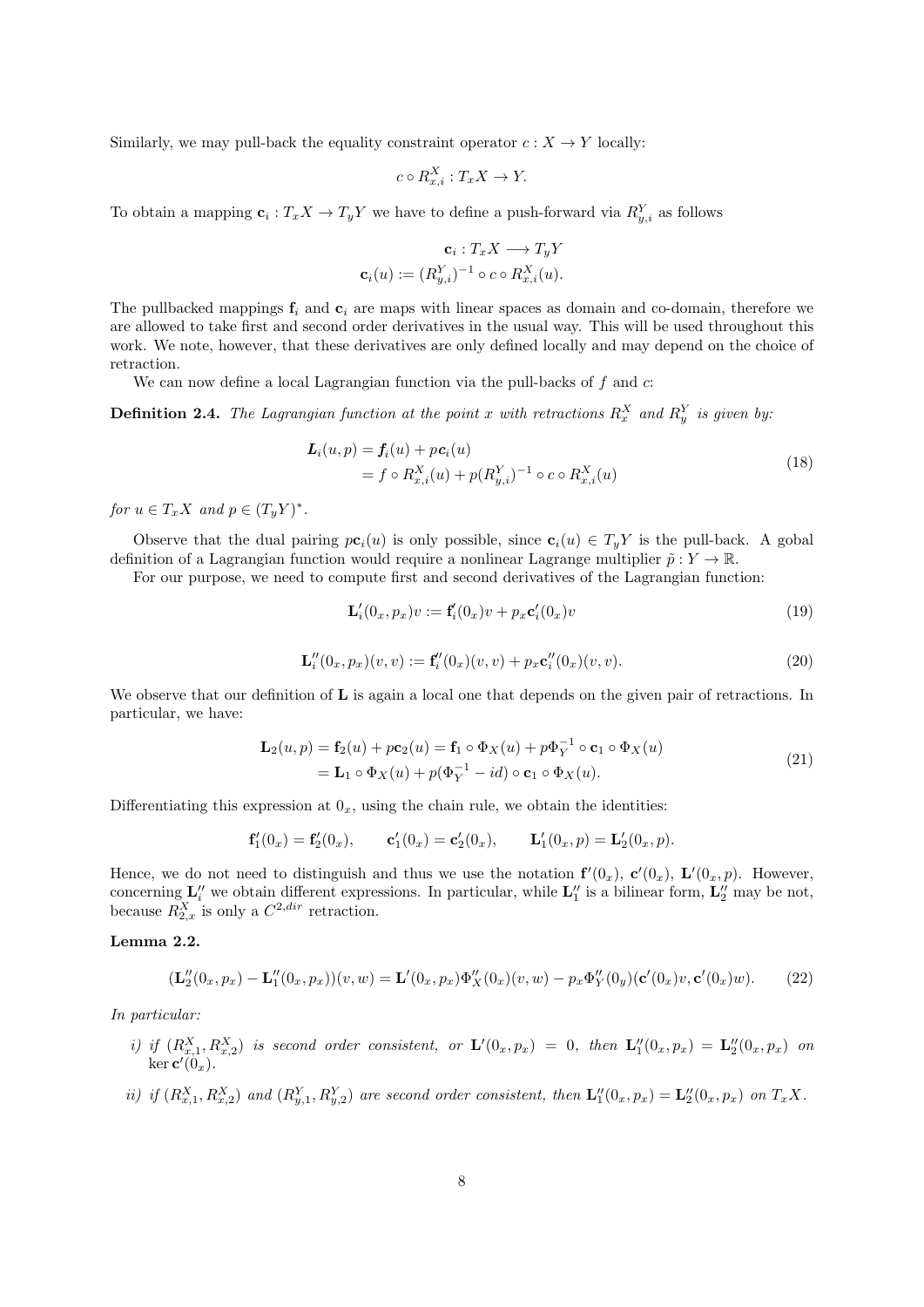Proof. We compute by the chain rule:

$$
\mathbf{f}_{2}''(0_{x})(v, w) - \mathbf{f}_{1}''(0_{x})(v, w) = \mathbf{f}'(0_{x})\Phi_{X}''(0_{x})(v, w)
$$
  
\n
$$
\mathbf{c}_{2}''(0_{x})(v, w) - \mathbf{c}_{1}''(0_{x})(v, w) = (\Phi_{Y}^{-1})''(0_{y})(\mathbf{c}'(0_{x})v, \mathbf{c}'(0_{x})w) + \mathbf{c}'(0_{x})\Phi_{X}''(0_{x})(v, w)
$$
  
\n
$$
= -\Phi_{Y}''(0_{y})(\mathbf{c}'(0_{x})v, \mathbf{c}'(0_{x})w) + \mathbf{c}'(0_{x})\Phi_{X}''(0_{x})(v, w).
$$
\n(23)

**Remark 2.2.** Obviously,  $\mathbf{L}_1''(0_x, p_x)(v, w) = \mathbf{L}_2''(0_x, p_x)(v, w)$  if x is a KKT-point, i.e.,  $\mathbf{L}'(0_x, p_x) = 0$  and v or  $w \in \text{ker } c'(0_x)$ . Hence, second order optimality conditions are invariant under change of retractions. This is, of course, to be expected.

Moreover, close to a KKT point,  $\mathbf{L}_1''(0_x, p_x) - \mathbf{L}_2''(0_x, p_x)$  is small on ker  $\mathbf{c}'(0_x)$ . Thus, if x is an SSC point, we obtain invertibility of the Lagrange-Newton matrix in a neighbourhood of x, regardless of the choice of retraction.

### 2.3 Computation of the steps

The computation of the normal and tangential corrections as well as the Lagrange multiplier are done in a similar way as in the linear case. First, the mappings are pullbacked to linear spaces through the local parametrizations and there, we compute the quantities as solution of certain saddle point problems.

Normal step. We note that the minimal norm problem

$$
\min_{w \in T_x X} \frac{1}{2} \langle w, w \rangle \ s.t. \ \mathbf{c}'(0_x)w + g = 0,\tag{24}
$$

 $\Box$ 

is equivalent to finding  $w \in \ker \mathbf{c}'(0_x)^\perp$  such that  $\mathbf{c}'(0_x)w + g = 0$  and we write in short  $w = -\mathbf{c}'(0_x)^\perp g$ .

Let  $\mathbf{M}_x : T_x X \to (T_x X)^*$  given via a scalar product  $(\mathbf{M}_x v)w = \langle v, w \rangle_x$  (possibly depending on x) and thus symmetric and positive definite. If, for example, a Riemmannian metric is given on  $X$ , then  $\langle v, w \rangle_x$  may be chosen as the corresponding scalar product. Then the system:

$$
\begin{pmatrix}\n\mathbf{M}_x & \mathbf{c}'(0_x)^* \\
\mathbf{c}'(0_x) & 0\n\end{pmatrix}\n\begin{pmatrix}\nw \\
q\n\end{pmatrix} +\n\begin{pmatrix}\n0 \\
g\n\end{pmatrix} = 0
$$
\n(25)

corresponds to the KKT-conditions for (24), and thus the solutions of (25) and (24) concide.

Now we can define the full normal step as follows:

$$
\Delta n := -\mathbf{c}'(0_x)^{-1}(\mathbf{c}(0_x) - \mathbf{y}).
$$

as solution of (25) and (24) with  $g = c(0_x) - y_*,$  where  $y_* = (R_y^Y)^{-1}(y_*)$ . For globalization we will use damped normal steps  $\delta n := \nu \Delta n$  with a damping factor  $\nu \in ]0,1].$ 

**Lagrangian multiplier.** The Lagrange multiplier is the element  $p_x$  that solves

$$
\begin{pmatrix} \mathbf{M}_x & \mathbf{c}'(0_x)^* \\ \mathbf{c}'(0_x) & 0 \end{pmatrix} \begin{pmatrix} w \\ p_x \end{pmatrix} + \begin{pmatrix} \mathbf{f}' \\ 0 \end{pmatrix} = 0
$$

and the latter implies that  $p_x$  satisfies

$$
\mathbf{f}'(0_x)v + p_x \mathbf{c}'(0_x)v = 0 \quad \forall v \in \ker \mathbf{c}'(0_x)^{\perp}.
$$
 (26)

Note that  $p_x$  is a linear function:

$$
p_x: T_{\mathbf{c}(0_x)}Y \longrightarrow \mathbb{R}
$$

i.e.,  $p_x \in T_{\mathbf{c}(0_x)} Y^*$ . It can be observed easily that  $p_x$  is independent of the choice of first order retraction, as long as  $\mathbf{M}_x$  does not change.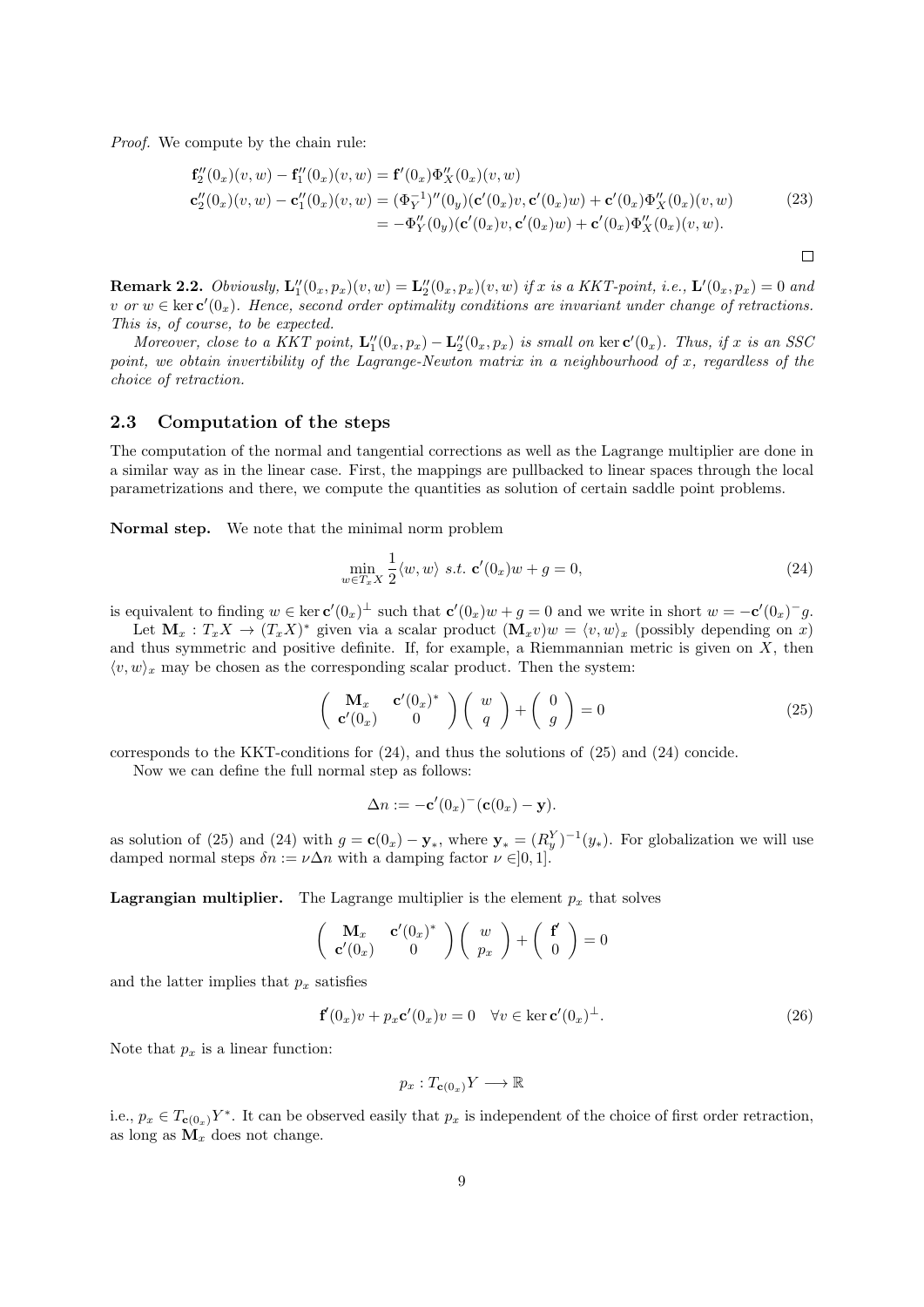Tangential step. Up to now, the computed quantities do not depend on the choice of retraction. However, the tangent step will. After computing  $\Delta n$  a damping factor  $\nu$ , such that  $\delta n = \nu \Delta n$ , and an adjoint state  $p_x$ , we compute the tangential step  $\delta t \in \text{ker } \mathbf{c}'(0_x)$ .

Using (19) and (20) we define the quadratic model as:

$$
\mathbf{q}_1(\delta x) := \mathbf{f}(0_x) + \mathbf{f}'(0_x)\delta x + \frac{1}{2}\mathbf{L}_1''(0_x, p_x)(\delta x, \delta x),
$$

if  $\delta x := \delta n + \Delta t$  with  $\Delta t \in \ker \mathbf{c}'(0)$  and  $\delta n \in \ker \mathbf{c}'(0)^\perp$  then

$$
\mathbf{q}_1(\delta x) = \mathbf{f}(0_x) + \mathbf{f}'(0_x)(\Delta t + \delta n) + \frac{1}{2}\mathbf{L}_1''(0_x, p_x)(\Delta t + \delta n, \Delta t + \delta n)
$$

For given  $\delta n = \nu \Delta n$  the tangential step  $\delta t$  is found by solving approximately the problem

$$
\min_{\Delta t} \mathbf{q}_1(\delta n + \Delta t) \ \ s.t \ \ \mathbf{c}'(0_x)\Delta t = 0,
$$

which, after adding the term  $p_x c'(0_x) \Delta t = 0$  and omitting terms that are independent of  $\delta t$  is equivalent to:

$$
\min_{\Delta t} \left( \mathbf{L}'(0_x, p_x) + \mathbf{L}_1''(0_x, p_x) \delta n \right) \Delta t + \frac{1}{2} \mathbf{L}_1''(0_x, p_x) (\Delta t, \Delta t)
$$
  
s.t.  $\mathbf{c}'(0_x) \Delta t = 0$ .

By assumption, since  $R_1^X$  is a  $C^2$ -retraction this is a quadratic problem that can be solved by standard means. Of course, in the presence of non-convexity an exact solution does not always exist, but there are various algorithmic ways (e.g. truncated cg) to compute an appropriate surrogate. In contrast, using only a  $C^{2,dir}$ -retraction would lead to a nonlinear minimization problem at this point, which would be much harder to solve.

Close to a solution satisfying the second order conditions  $(\mathbf{L}''$  positive definite on ker  $\mathbf{c}'$ ) then the solution to the previous problem exists, and the first order optimality conditions are

$$
\begin{pmatrix}\n\mathbf{L}_1''(0_x, p_x) & \mathbf{c}'(0_x)^* \\
\mathbf{c}'(0_x) & 0\n\end{pmatrix}\n\begin{pmatrix}\n\Delta t \\
q\n\end{pmatrix} +\n\begin{pmatrix}\n\mathbf{L}'(0_x, p_x) + \mathbf{L}_1''(0_x, p_x)\delta n \\
0\n\end{pmatrix} = 0.
$$
\n(27)

Again, for purpose of globalization we may compute a different tangent step  $\delta t$  (using, for example a line-search, a trust-regions, or cubic regularization), and set  $\delta x = \delta n + \delta t$ .

Simplified normal step. In the same way as above, a simplified normal step can be computed via

$$
\delta s := -\mathbf{c}'(0_x)^{-1}(\mathbf{c}_2(\delta x) - \mathbf{c}(0_x) - \mathbf{c}'(0_x)\delta x),
$$

which is used for our globalization mechanism and as a second order correction. For the computation of  $\delta s$ , we have to evaluate

$$
\mathbf{c}_2(\delta x) = (R_{y,2}^Y)^{-1} \circ c \circ R_{x,2}^X(\delta x).
$$

This is possible, because  $R_{x,2}^X$  and  $(R_{y,2}^Y)^{-1}$  are implemented. Since this is not the case for  $R_{x,1}^X$  and  $(R_{y,1}^Y)^{-1}$  it would not be possible to evaluate  $\mathbf{c}_1(\delta x)$ .

**Updates of iterates.** As already noted before, new iterates are computed using  $R_{x,2}^X$ , namely:

$$
x_{+} := R_{x,2}^{X}(\delta x + \delta s).
$$

Thus, for the new objective function value, we obtain:

$$
f(x_{+}) = f(R_{x,2}^{X}(\delta x + \delta s)) = \mathbf{f}_{2}(\delta x + \delta s).
$$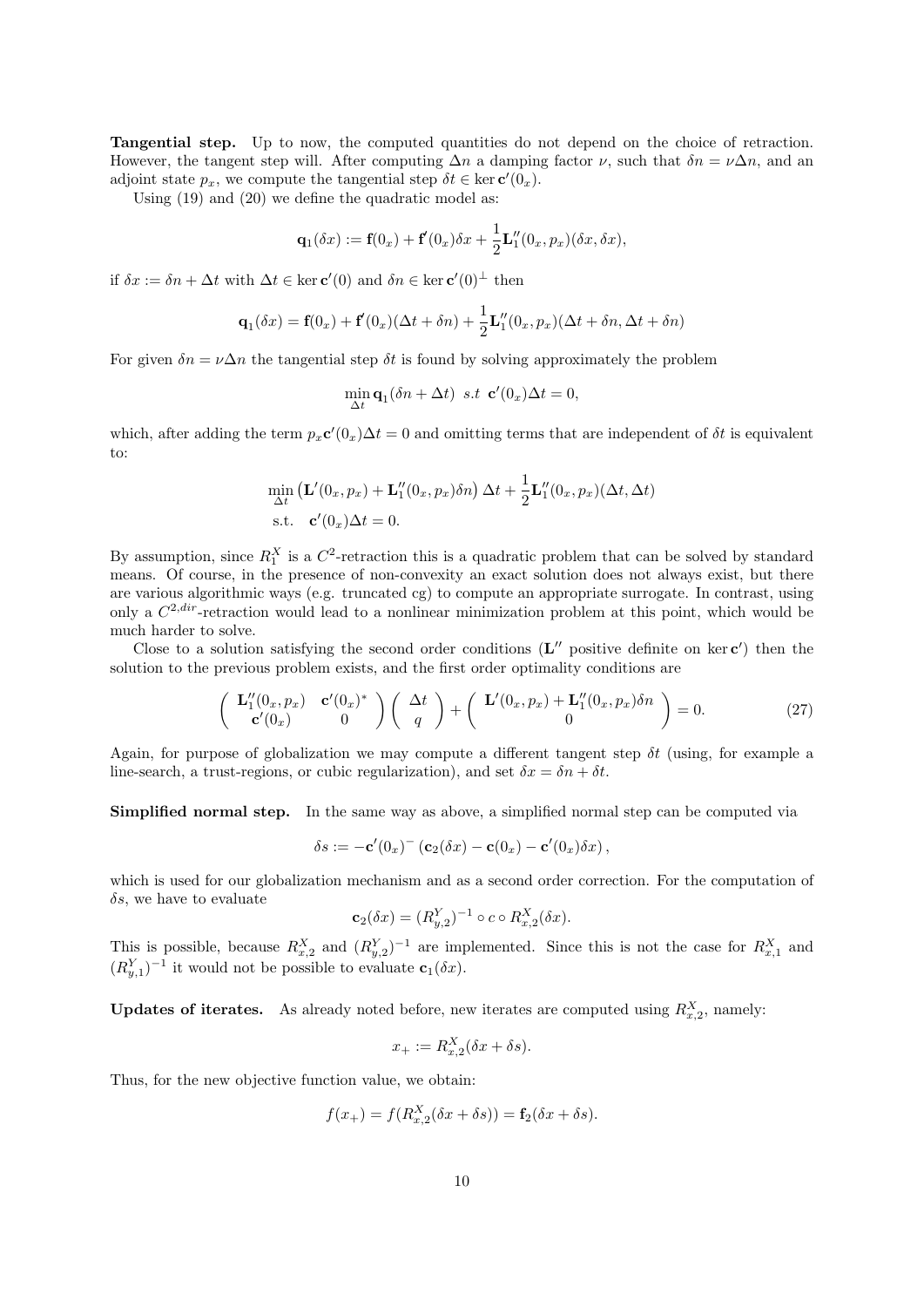### 2.4 Consistency of quadratic models

To study invariance, we consider the case that our local model, depending on f, c, and its first and second derivatives, is computed with respect to the  $C^2$ -retractions  $R_1^X$  and  $R_1^Y$ , while the actual evaluation of f and c are performed with respect to the  $C^{2,dir}$  retraction  $R_2^X$  and the  $C^2$ -retraction  $R_2^Y$ . We assume only first order consistency of  $(R_1^X, R_2^X)$  and  $(R_1^Y, R_2^Y)$ .

**Lemma 2.3.** For a given perturbation  $\delta x \in T_x X$  let  $\delta s \in \ker c'(0_x)^\perp$  be the simplified normal step, given by the minimal norm solution of the equation:

$$
-c'(0_x)\delta s = c_2(\delta x) - c(0_x) - c'(0_x)\delta x.
$$
\n(28)

Then the following identity holds:

$$
f_2(\delta x + \delta s) - q_1(\delta x) = r_2(\delta x) + s_2(\delta x) + \frac{1}{2} \left( L'(0_x, p_x) \Phi''_X(\delta x, \delta x) - p_x \Phi''_Y(c'(0_x) \delta n, c'(0_x) \delta n) \right). \tag{29}
$$

where

$$
\mathbf{r}_2(\delta x) := \mathbf{L}_2(\delta x, p_x) - \mathbf{L}(0_x, p_x) - \mathbf{L}'(0_x, p_x)\delta x - \frac{1}{2}\mathbf{L}'_2(0_x, p_x)(\delta x, \delta x)
$$

$$
\mathbf{s}_2(\delta x) := \mathbf{f}_2(\delta x + \delta s) - \mathbf{f}_2(\delta x) - \mathbf{f}'(0_x)\delta s.
$$

in addition, we have:

$$
\delta s = \int_0^1 \mathbf{c}'(0_x)^{-1} (\mathbf{c}'_2(\sigma \delta x) - \mathbf{c}'(0_x)) \delta x \, d\sigma. \tag{30}
$$

Proof. Using the fundamental theorem of calculus, from  $(28)$  we get  $(30)$ . In order to proof  $(29)$ , we start with

$$
\mathbf{r}_2(\delta x) + \mathbf{q}_1(\delta x) = \mathbf{L}_2(\delta x, p_x) - \mathbf{L}(0_x, p_x) - \mathbf{L}'(0_x, p_x)\delta x - \frac{1}{2}\mathbf{L}_2''(0_x, p_x)(\delta x, \delta x)
$$
  
+  $\mathbf{f}(0_x) + \mathbf{f}'(0_x, p_x)\delta x + \frac{1}{2}\mathbf{L}_1''(0_x, p_x)(\delta x, \delta x)$   
=  $\mathbf{f}_2(\delta x) + p_x[\mathbf{c}_2(\delta x) - \mathbf{c}(0_x) - \mathbf{c}'(0_x)\delta x] + \frac{1}{2} (\mathbf{L}_1''(0_x, p_x) - \mathbf{L}_2''(0_x, p_x)) (\delta x, \delta x)$   
=  $\mathbf{f}_2(\delta x) - p_x \mathbf{c}'(0_x)\delta s - \frac{1}{2} (\mathbf{L}'(0_x, p_x)\Phi_X''(\delta x, \delta x) - p_x \Phi_Y''(\mathbf{c}'(0_x)\delta x, \mathbf{c}'(0_x)\delta x)),$ 

where the identity (22) has been used. Given that  $f'(0_x)\delta s = -p_x c'(0_x)\delta s$  and adding and subtracting  $f_2(\delta x + \delta s)$ , we obtain

$$
\mathbf{r}_2(\delta x) + \mathbf{q}_1(\delta x) = \mathbf{f}_2(\delta x + \delta s) - \mathbf{f}_2(\delta x + \delta s) + \mathbf{f}_2(\delta x) + \mathbf{f}'(0_x)\delta s
$$
  
 
$$
- \frac{1}{2} \left( \mathbf{L}'(0_x, p_x) \Phi''_X(\delta x, \delta x) - p_x \frac{1}{2} \Phi''_Y(\mathbf{c}'(0_x) \delta x, \mathbf{c}'(0_x) \delta x) \right).
$$

Using finally  $\mathbf{c}'(0_x)\delta x = \mathbf{c}'(0_x)\delta n$  we obtain (29).

We observe that the difference of  $f_2$  to  $q_1$  is now second order, and not, as desired, of third order. There are two terms involved:

- The first term  $\mathbf{L}'(0_x, p_x) \Phi''_X(\delta x, \delta x)$  is due to lack of second order consistency of  $\Phi_X$ . We observe that this term vanishes at a KKT point and is small in a neighbourhood thereof.
- The second term  $p_x \Phi''_Y(c'(0_x)\delta x, c'(0_x)\delta x)$  only affects normal directions, but it does not vanish at a KKT point. So it may affect the acceptance criteria of a globalization scheme and slow down local convergence.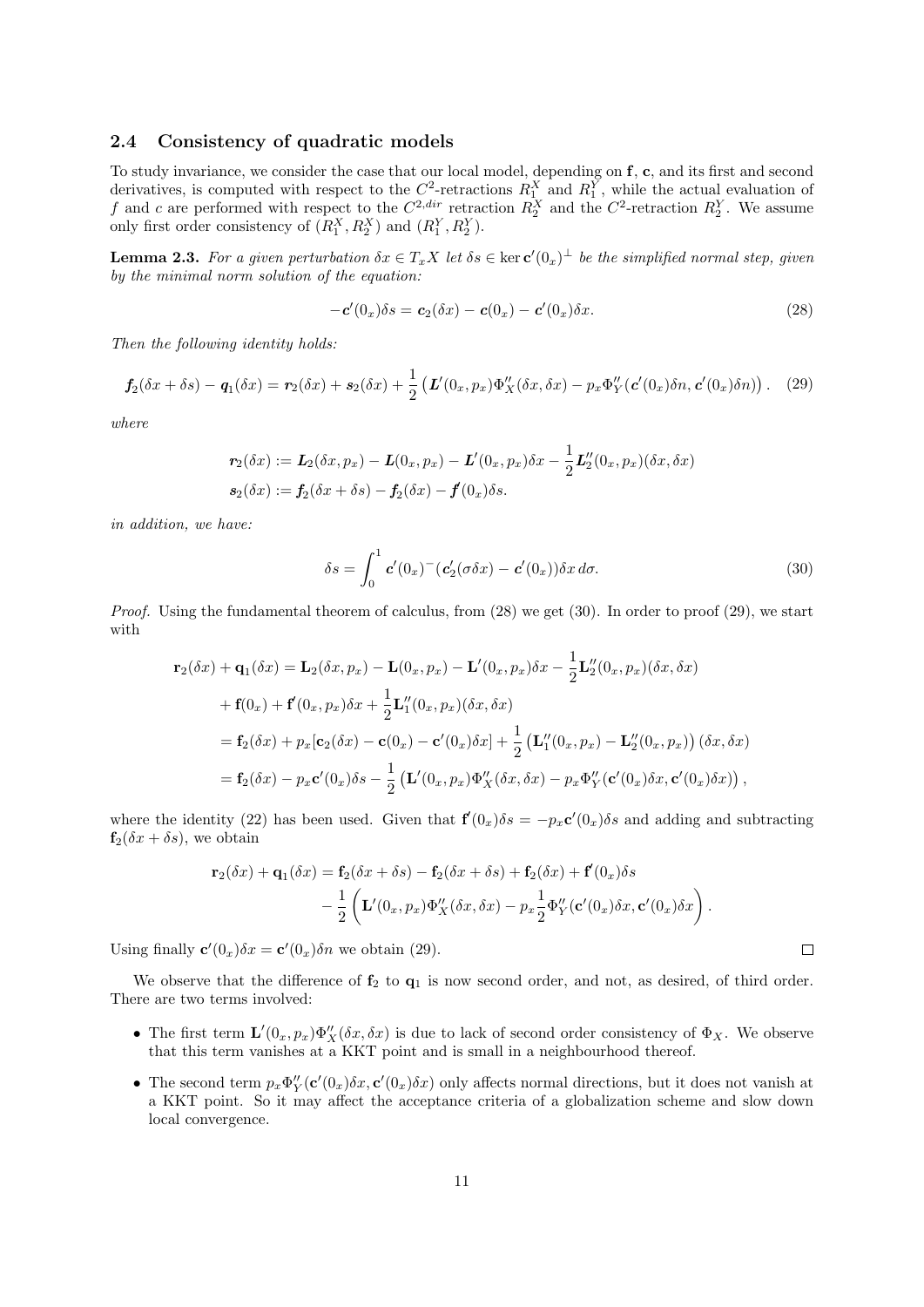### 2.5 A second order quadratic model for first order retractions

In the following we consider again first order consistent pairs of retractions. Taking into account that  $\Phi_Y$  does not influence the computation of the steps, but may have negative effects on the globalization scheme, we look for an alternative to the quadratic model  $q_1$  with better consistency properties. Here we have to keep in mind that  $\mathbf{L}_2''(0_x, p_x)$  is not available.

If  $(R_1^Y, R_2^Y)$  is second order consistent, then we use  $q_1$  as a model. However, the case when  $(R_1^Y, R_2^Y)$ is only first order consistent, we propose to give the following surrogate model:

$$
\tilde{\mathbf{q}}(\delta n)(\delta t) := \mathbf{L}_2(\delta n, p_x) - (1 - \nu)p_x \mathbf{c}(0_x) + (\mathbf{f}'(0_x) + \mathbf{L}_1''(0_x, p)\delta n)\delta t + \frac{1}{2}\mathbf{L}_1''(0_x, p)(\delta t, \delta t)
$$
\n
$$
= \mathbf{f}_2(\delta n) + p_x(\mathbf{c}_2(\delta n) - (1 - \nu)\mathbf{c}(0_x)) + (\mathbf{f}'(0_x) + \mathbf{L}_1''(0_x, p)\delta n)\delta t + \frac{1}{2}\mathbf{L}_1''(0_x, p)(\delta t, \delta t).
$$
\n(31)

With this, we will show below:

$$
\mathbf{f}_2(\delta x + \delta s) - \mathbf{\tilde{q}}(\delta n)(\delta t) = \frac{1}{2}\mathbf{L}'(0_x, p_x)(\Phi''_X(\delta x, \delta x) - \Phi''_X(\delta n, \delta n)) + o(\|\delta x\|^2).
$$

Close to a KKT-point, the remaining second order term is small. It turns out that such a model is sufficient to show local superlinear convergence. The evaluation of  $\tilde{\mathbf{q}}(\delta n)(\delta t)$  requires the evaluation of  $\mathbf{L}_2(\delta n, p_x)$  which has to be done once per outer iteration. If  $\nu < 1$ , which is the case far away from a feasible point,  $q_1$  is used as a model.

Lemma 2.4. For the surrogate model  $\tilde{q}$ , we have that:

$$
\tilde{\mathbf{q}}(0_x,\delta n)(\delta t) - \mathbf{q}_1(\delta x) = r_2(\delta n) + \frac{1}{2} \left( \mathbf{L}'(0_x,p_x) \Phi''_X(\delta n,\delta n) - p_x \Phi''_Y(\mathbf{c}'(0_x)\delta n,\mathbf{c}'(0_x)\delta n) \right). \tag{32}
$$

In particular, for fixed δn:

$$
\underset{\delta t \in \ker \mathbf{c}'(0_x)}{\operatorname{argmin}} \tilde{\mathbf{q}}(\delta n)(\delta t) = \underset{\delta t \in \ker \mathbf{c}'(0_x)}{\operatorname{argmin}} \mathbf{q}_1(\delta n + \delta t).
$$

*Proof.* By definition of  $\mathbf{q}_1(v)$  we obtain, using the fact that  $\nu p_x \mathbf{c}(0_x) = -p_x \mathbf{c}'(0_x) \delta n = \mathbf{f}'(0_x) \delta n$ 

$$
\mathbf{L}_{2}(\delta n, p_{x}) - \mathbf{L}(0_{x}, p_{x}) + \mathbf{q}_{1}(\delta x) - \frac{1}{2}\mathbf{L}_{1}^{"}(0_{x}, p_{x})\delta n^{2}
$$
\n
$$
= \mathbf{L}_{2}(\delta n, p_{x}) - \mathbf{f}(0_{x}) - p_{x}\mathbf{c}(0_{x}) + \mathbf{f}(0_{x}) + \mathbf{f}'(0_{x})\delta x + \frac{1}{2}\mathbf{L}_{1}^{"}(0_{x}, p_{x})\delta x^{2} - \frac{1}{2}\mathbf{L}_{1}^{"}(0_{x}, p_{x})\delta n^{2}
$$
\n
$$
= \mathbf{L}_{2}(\delta n, p_{x}) + (\nu - 1)p_{x}\mathbf{c}(0_{x}) + \mathbf{f}'(0_{x})\delta t + \frac{1}{2}\mathbf{L}_{1}^{"}(0_{x}, p_{x})(\delta x + \delta n, \delta t) = \tilde{\mathbf{q}}(\delta n)(\delta t).
$$

Taking into account

$$
\mathbf{L}_{2}(\delta n, p_x) - \mathbf{L}(0_x, p_x) = \mathbf{r}_{2}(\delta n) + \mathbf{L}'(0_x, p_x)\delta n + \frac{1}{2}\mathbf{L}'_2(0_x, p_x)\delta n^2 = \mathbf{r}_{2}(\delta n) + \frac{1}{2}\mathbf{L}'_2(0_x, p_x)\delta n^2
$$
  
22) we obtain (32).

and  $(22)$  we obtain  $(32)$ .

**Lemma 2.5.** For the surrogate model  $\tilde{q}$ , we have the identity

$$
\mathbf{f}_2(\delta x + \delta s) - \tilde{\mathbf{q}}(\delta n)(\delta t) = \mathbf{r}_2(\delta x) - \mathbf{r}_2(\delta n) + \mathbf{s}_2(\delta x) + \frac{1}{2}\mathbf{L}'(0_x, p_x)(\Phi''_X(\delta x, \delta x) - \Phi''_X(\delta n, \delta n)).
$$
 (33)

Proof. By Lemma 2.3 and Lemma 2.4 we compute

$$
\mathbf{f}_2(\delta x + \delta s) - \tilde{\mathbf{q}}(\delta n)(\delta t) = (\mathbf{f}_2(\delta x + \delta s) - \mathbf{q}_1(\delta x)) - (\tilde{\mathbf{q}}(\delta n)(\delta t) - \mathbf{q}_1(\delta x))
$$
\n
$$
= \mathbf{r}_2(\delta x) + \mathbf{s}_2(\delta x) + \frac{1}{2} (\mathbf{L}'(0_x, p_x) \Phi_X''(\delta x, \delta x) - p_x \Phi_Y''(\mathbf{c}'(0_x)\delta n, \mathbf{c}'(0_x)\delta n))
$$
\n
$$
- \mathbf{r}_2(\delta n) - \frac{1}{2} (\mathbf{L}'(0_x, p_x) \Phi_X''(\delta n, \delta n) - p_x \Phi_Y''(\mathbf{c}'(0_x)\delta n, \mathbf{c}'(0_x)\delta n))
$$
\n
$$
= \mathbf{r}_2(\delta x) + \mathbf{s}_2(\delta x) - \mathbf{r}_2(\delta n) + \frac{1}{2} \mathbf{L}'(0_x, p_x) (\Phi_X''(\delta x, \delta x) - \Phi_X''(\delta n, \delta n)).
$$

The crucial observation is that  $p_x \Phi''_Y(\mathbf{c}'(0_x)\delta n, \mathbf{c}'(0_x)\delta n)$  cancels out.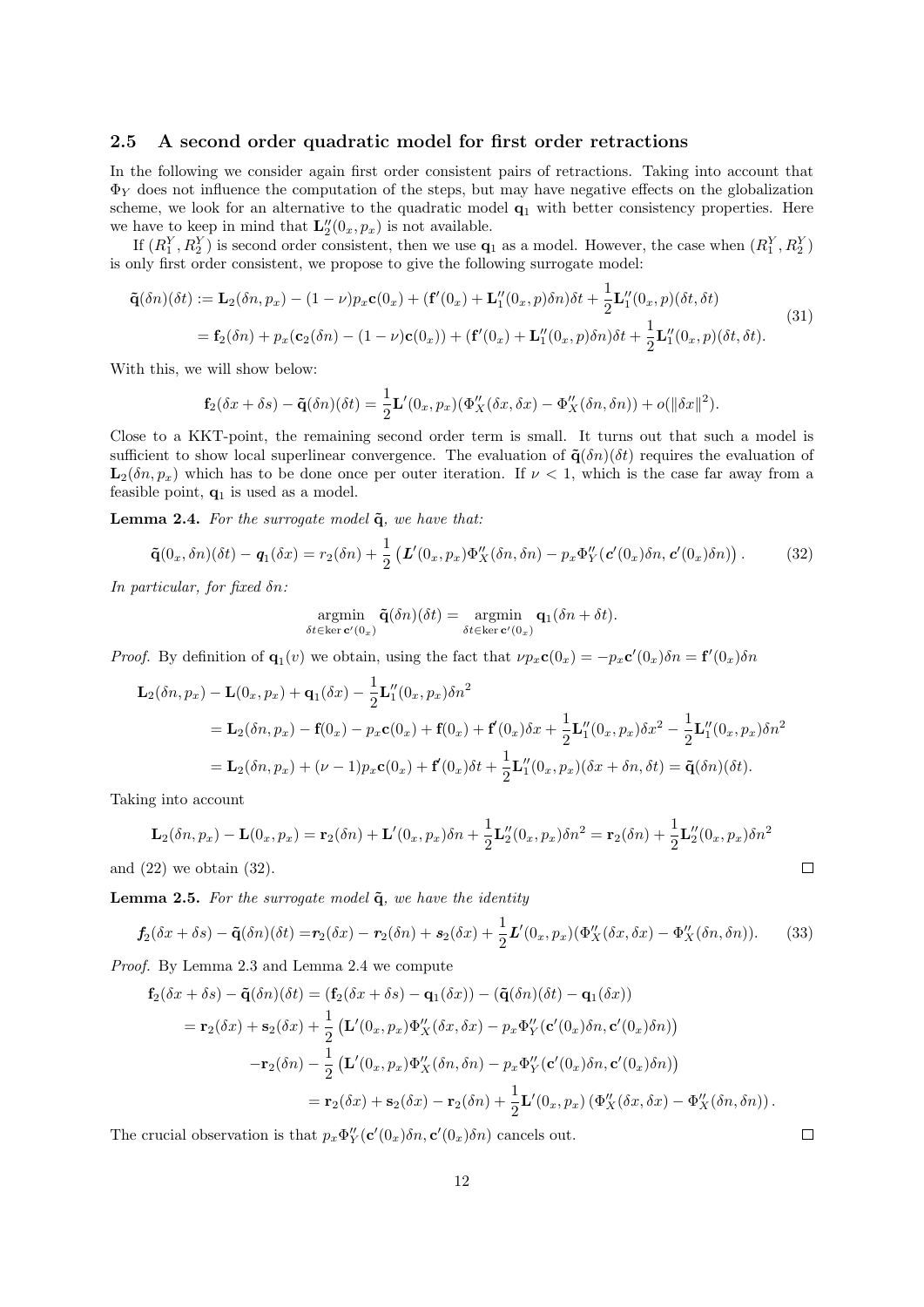To quantify the remainder terms, we have to use quantitative assumptions on the nonlinearity of the problem and the retractions.

**Proposition 2.1.** Assume that there are constants  $\omega_{c_2}$ ,  $\omega_{f_2}$  and  $\omega_{L_2}$  such that

$$
\|\mathbf{c}'(0_x)^{-}(\mathbf{c}'_2(v) - \mathbf{c}'(0_x))w\| \leq \omega_{\mathbf{c}_2} \|v\| \|w\|,
$$
\n(34)

$$
|(\mathbf{L}_2''(v, p_x) - \mathbf{L}_2''(0_x, p_x))(v, w)| \leq \omega_{\mathbf{L}_2} ||v||^2 ||w||,
$$
\n(35)

$$
| (f_2(v) - f(0_x))w | \le \omega_{f_2'} \|v\| \|w\|
$$
\n(36)

*i.e.* Lipschitz conditions holds for the pullback mappings with retraction  $R_2^X$  and  $R_2^Y$ , where v and w are arbitrary. Then for arbitrary  $\delta x$  and simplified normal step  $\delta s$  as defined in (28) we have the estimates:

$$
\begin{aligned} \|\delta s\| & \leq \frac{\omega_{c_2}}{2}\|\delta x\|^2\\ |\textbf{\textit{f}}_2(\delta x + \delta s) - \tilde{\textbf{q}}(0_x,\delta n)(\delta t)| & \leq \Big(\frac{\omega_{L_2}}{3} + \frac{\omega_{\textbf{\textit{f}}_2}\omega_{c_2}}{2}(1 + \frac{\omega_{c_2}}{4}\|\delta x\|)\Big)\|\delta x\|^3 + \frac{1}{2}|\textbf{\textit{L}}'(0_x,p_x)(\Phi^{\prime\prime}_X(\delta x^2) - \Phi^{\prime\prime}_X(\delta n^2))| \end{aligned}
$$

*Proof.* By Assumption 2.1 all stated derivatives exist. In particular  $\mathbf{L}_2''(v, p_x)(v, w)$  exists as a directional derivative of  $\mathbf{L}'_2(v, p_x)w$  in direction v, since  $R_2^X$  is a  $C^{2,dir}$ -retraction. This is all we need in the following.

From (30), setting  $v = \sigma \delta x$ , we have that

$$
\|\delta s\| \le \int_0^1 \frac{1}{\sigma} \|\mathbf{c}'(0_x)^-(\mathbf{c}'_2(\sigma \delta x) - \mathbf{c}'(0_x))\sigma \delta x\| d\sigma \le \frac{\omega_{\mathbf{c}_2}}{2} \|\delta x\|^2
$$

by Lemma 2.5 we get

$$
|\mathbf{f}_2(\delta x + \delta s) - \tilde{\mathbf{q}}(\delta n)(\delta t)| \leq |\mathbf{r}_2(\delta x)| + |\mathbf{r}_2(\delta n)| + |\mathbf{s}_2(\delta x)| + \frac{1}{2}|\mathbf{L}'(0_x, p_x)(\Phi''_X(\delta x)^2 - \Phi''_X(\delta n)^2)|.
$$

Assuming the affine covariant Lipschitz conditions, we get that

$$
|\mathbf{r}_2(v)| \leq \int_0^1 \int_0^1 \frac{1}{\tau^2 \sigma} |(\mathbf{L}_2''(\tau \sigma v, p_x) - \mathbf{L}_2''(0_x, p_x))(\tau \sigma v, \tau \sigma v)| d\tau d\sigma \leq \omega_{\mathbf{L}_2} ||v|| \int_0^1 \int_0^1 \tau \sigma^2 d\tau d\sigma = \frac{\omega_{\mathbf{L}_2}}{6} ||v||^3
$$

v is arbitrary, then the latter hold for  $v = \delta x$  and  $v = \delta n$ 

$$
|\mathbf{r}_2(\delta x)|+|\mathbf{r}_2(\delta n)|\leq \frac{\omega_{\mathbf{L}_2}}{6}\|\delta x\|^3+\frac{\omega_{\mathbf{L}_2}}{6}\|\delta n\|^3\leq \frac{\omega_{\mathbf{L}_2}}{3}\|\delta x\|^3
$$

and for  $s_2$  we obtain

$$
|\mathbf{s}_2(\delta x)| \leq \int_0^1 |(\mathbf{f}_2'(\delta x + \sigma \delta s) - \mathbf{f}'(0_x)\delta s)| d\sigma \leq \omega_{\mathbf{f}_2'} \|\delta s\| \int_0^1 \|\delta x + \sigma \delta s\| d\sigma
$$
  

$$
\leq \omega_{\mathbf{f}_2'} \|\delta s\| \left( \|\delta x\| + \frac{1}{2} \|\delta s\| \right) \leq \frac{\omega_{\mathbf{f}_2'} \omega_{\mathbf{c}_2}}{2} \|\delta x\|^2 \left( \|\delta x\| + \frac{\omega_{\mathbf{c}_2}}{4} \|\delta x\|^2 \right)
$$

Adding all estimates up, we obtain the desired estimate.

## 3 Globalization Scheme

In [LSW17, Section 4] a globalization scheme has been proposed for an affine covariant composite step method. In the following we will recapitulate its main features and adjust it to the case of manifolds, where necessary. Since our aim is to study local convergence of our algorithm, we concentrate on the aspects of our scheme that are relevant for local convergence.

Each step of the globalization scheme at a current iterate x will be performed on  $T_xX$  and  $T_yY$ , using  $R_{x,i}^X$  and  $R_{y,i}^Y$  as retractions to pull f and c back to  $T_xX$  and  $T_yY$ , as sketched in the previous section. Then the globalization scheme from [LSW17] can be used.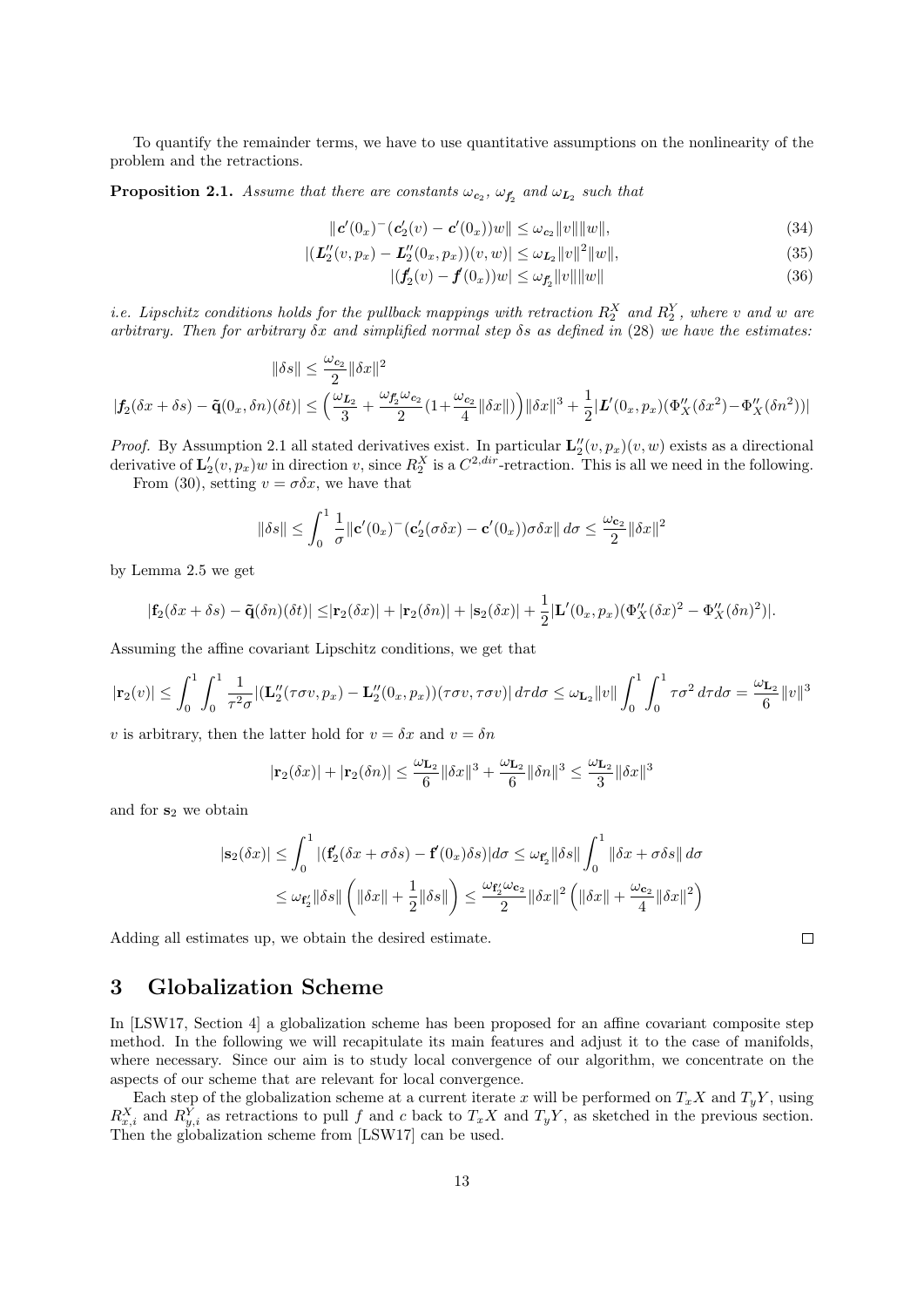For given algorithmic parameters  $[\omega_{f_2}]$  and  $[\omega_{c_2}]$  and given damping-parameters  $\nu$ , we compute the new trial correction  $\delta x$  as follows after  $\Delta n$ ,  $p_x$ ,  $\Delta t$ ,  $\nu$  have been computed.

$$
\min_{\tau:\delta x=\nu\Delta n+\tau\Delta t} \mathbf{f}(0_x) + \mathbf{f}'(0_x)\delta x + \frac{1}{2}\mathbf{L}_1''(0_x, p_x)(\delta x, \delta x) + \frac{[\omega_{\mathbf{f}_2}]}{6} ||\delta x||^3
$$
\n
$$
s.t. \nu \mathbf{c}(0_x) + \mathbf{c}'(0_x)\delta x = 0,
$$
\n
$$
\frac{[\omega_{\mathbf{c}_2}]}{2} ||\delta x|| \le \Theta_{\text{aim}},
$$
\n(37)

With the restriction  $\delta x = \nu \Delta n + \tau \Delta t$  this problem is actually a scalar problem in  $\tau$ , which is simple to solve. More sophisticated strategies to compute  $\delta t$  directly as an approximate minimizer of the cubic model are conceivable and have been described in the literature.

#### Algorithm 1 Outer and inner loop (inner loop simplified)

**Require:** initial iterate x,  $[\omega_{\mathbf{c}_2}]$ ,  $[\omega_{\mathbf{f}_2}]$ repeat// NLP loop choose retractions  $R_{x,2}^X$ ,  $R_{y,2}^Y$  at x and y compute quadratic models of f and c, based on  $R_{x,1}^X$  and  $R_{y,1}^Y$ repeat// step computation loop compute  $\Delta n$ ,  $p_x$ compute maximal  $\nu \in ]0,1]$ , such that  $\frac{[\omega_{\mathbf{c}_2}]}{2}$  $\frac{\mathcal{L}_{21}}{2}$   $\|\nu\Delta n\| \leq \rho_{\text{ellbow}}\Theta_{\text{aim}}$ compute  $\Delta t$  via (27) compute trial correction  $\delta x$ , via (37) compute simplified correction  $\delta s$ , via (28) evaluate acceptance tests (38) and (40) compute new Lipschitz constants  $[\omega_{\mathbf{c}_2}]$ ,  $[\omega_{\mathbf{f}_2}]$ , using  $\delta s$ ,  $\mathbf{f}_2(\delta x + \delta s)$ , and  $\mathbf{q}_1(\delta x)$  or  $\tilde{\mathbf{q}}(\delta n)(\delta t)$ until trial correction  $\delta x$  accepted  $x \leftarrow R_{x,2}^X(\delta x + \delta s)$ until converged

As elaborated in [LSW17] we use the algorithmic parameter  $[\omega_{\mathbf{c}_2}]$  to capture the nonlinearity of c, while  $[\omega_{f_2}]$  models the nonlinearity of f. Initial estimates have to be provided.

After computation of  $\Delta n$ , we compute a maximal damping factor  $\nu \in ]0,1]$  and  $\delta n := \nu \Delta n$ , such that

$$
\frac{[\omega_{\mathbf{c}_2}]}{2} \|\delta n\| \le \rho_{\text{ellbow}} \Theta_{\text{aim}}.
$$

Here  $\Theta_{\text{aim}} \in ]0,1[$  is a desired Newton contraction for the underdetermined problem  $c_2(x) = 0$  and  $\rho_{\text{ellbow}} \in ]0,1]$  provides some ellbow space in view of the last line of (37), which can be seen as a trustregion constraint, governed by the nonlinearity of c.

Then,  $\Delta t$  is computed via (27). If  $\mathbf{L}''_1$  is not positive definite on ker  $\mathbf{c}'(0_x)$ , then a suitable modified solution (e.g. form truncated cg) is used. Then

$$
\delta x := \delta n + \tau \Delta t
$$

is computed via minimizing (37) over  $\tau$  and the simplified normal step  $\delta s$  is computed via (28).

At this point updates for  $[\omega_{\mathbf{c}_2}]$  and  $[\omega_{\mathbf{f}_2}]$  can be computed. Just as in [LSW17] we define

$$
[\omega_{\mathbf{c}_2}] := \frac{2\|\delta s\|}{\|\delta x\|^2}
$$

as an affine covariant quantity that measures the nonlinearity of c. Concerning  $[\omega_{f_2}]$ , the use of retractions requires a modification, compared to [LSW17]. We first define

$$
\mathbf{q}(\delta x) := \left\{ \begin{array}{cl} \mathbf{q}_1(\delta x) & : & (R_1^Y, R_2^Y) \ \text{ is second order consistent} \\ \tilde{\mathbf{q}}(\delta n)(\delta t) & : & \text{otherwise} \end{array} \right.
$$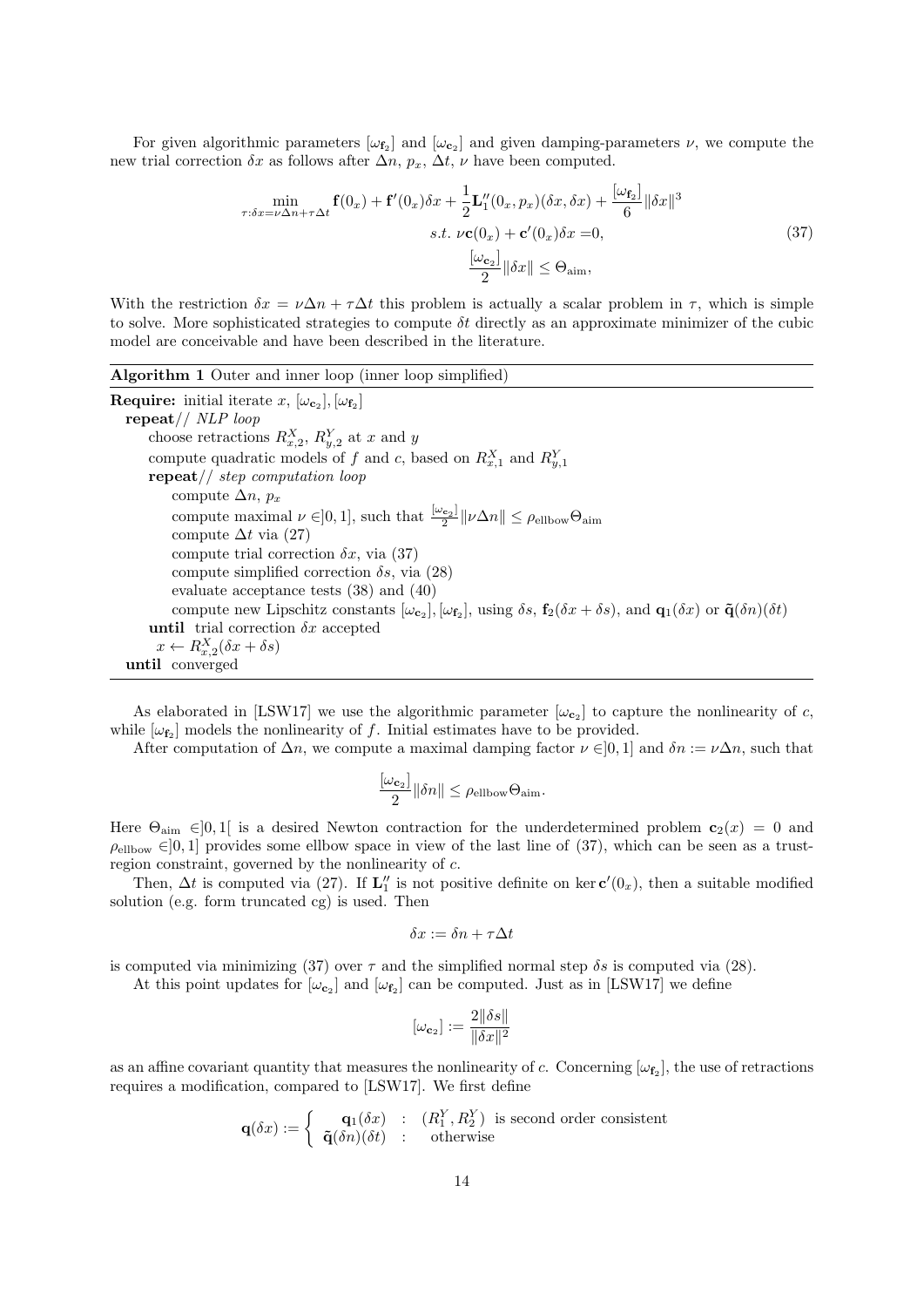and then set:

$$
[\omega_{\mathbf{f}_2}]^{\text{raw}} := \frac{6}{\|\delta x\|^3} (\mathbf{f}_2(\delta x + \delta s) - \mathbf{q}(\delta x)).
$$

This (potentially negative) estimate has to be augmented by some save-guard bounds of the form

$$
[\omega_{\mathbf{f}_2}]^{\mathrm{new}} = \min\{\rho_1[\omega_{\mathbf{f}_2}]^{\mathrm{old}}, \max\{\rho_0[\omega_{\mathbf{f}_2}]^{\mathrm{old}}, [\omega_{\mathbf{f}_2}]^{\mathrm{raw}}\}\}\
$$

with  $0 < \rho_0 < 1 < \rho_1$ .

For acceptance of iterates, we perform a contraction test and a decrease test. The contraction test requires, just as in [LSW17],

$$
\frac{\|\delta s\|}{\|\delta x\|} \leq \Theta_{\text{acc}} \tag{38}
$$

for acceptance, with some parameter  $\Theta_{\text{acc}} \in ]\Theta_{\text{des}}$ , 1. For the decrease test we define

$$
\mathbf{m}_{[\omega_{\mathbf{f}_2}]}(v) := \mathbf{q}(v) + \frac{[\omega_{\mathbf{f}_2}]}{6} ||v||^3.
$$

and require some ratio of actual decrease and predicted decrease condition. We choose  $\eta \in ]0,1[$  and define:

$$
\eta := \frac{\mathbf{f}_2(\delta x + \delta s) - \mathbf{m}_{[\omega_{\mathbf{f}_2}]}(\delta n)}{\mathbf{m}_{[\omega_{\mathbf{f}_2}]}(\delta x) - \mathbf{m}_{[\omega_{\mathbf{f}_2}]}(\delta n)}.
$$
\n(39)

Then we require

$$
\eta \ge \underline{\eta} \tag{40}
$$

for acceptance of the step. As a further modification to [LSW17] we increase  $[\omega_{f_2}]$  at least by a fixed factor  $\rho_2 \in ]1, \rho_1]$  with respect to  $[\omega_{f_2}]^{\text{old}}$ , if the decrease condition (40) fails. Moreover,  $[\omega_{f_2}]$  will not be increased, if  $\eta \geq \hat{\eta}$  for some  $\hat{\eta} \in [\eta, 1]$  which is usually chosen close to 1.

## 4 Local Convergence

In this section the transition of the method to fast local convergence is discussed. Our main point of interest is to show that our flexible choice of retractions will not interfere with fast local convergence of the Lagrange-Newton method. This includes to show that our globalization scheme asymptotically admits full Lagrange-Newton steps.

Throughout this section we impose the following assumptions on the regularity of the problem data and the retractions:

Assumption 4.1. Let  $x_* \in X$  be a local minimizer of f on  $c(x) = p$  and  $U \subset X$  a neighbourhood of  $x_*$ . For  $x \in U$  denote  $\mathbf{x}_* := (R_{x,2}^X)^{-1} x_*$ . Bold letters describe the pullbacks to  $T_x X$  and  $T_y Y$  for our given x.

- $\mathbf{c}'(0_x)$  is surjective and  $\mathbf{L}_1''(0_x, p_x)$  is elliptic on ker  $\mathbf{c}'(0_x)$  with uniform constant  $\alpha > 0$  and bounded with uniform constant  $\Gamma$  on  $x \in U$ .
- First order consistent retractions  $R_{x,i}^X$  and  $R_{c(x),i}^Y$  exist for each  $x \in U$  and  $i = 1,2$  and there are constants  $c, \overline{c} > 0$ , such that for all  $x, \tilde{x} \in U$ :

$$
\underline{c} \|(R_{x_*,2}^X)^{-1}\tilde{x} - 0_{x_*}\| \le \|(R_{x,2}^X)^{-1}\tilde{x} - \mathbf{x}_*\| \le \overline{c} \|(R_{x_*,2}^X)^{-1}\tilde{x} - 0_{x_*}\|.
$$
\n(41)

This is a local norm-equivalence condition on the charts.

- The assumptions of Proposition 2.1 hold with uniform bounds on the constants  $\omega_{c_2}, \omega_{L_2}, \omega_{f'_2}$ .
- There is a uniform bound  $\gamma$ , such that

$$
|\mathbf{L}'(0_x, p_x)\Phi_{X,x}''(0_x)(v, w)| \le \gamma \|\mathbf{x}_* - 0_x\| \|v\| \|w\|.
$$
 (42)

Taking into account stationarity at  $x_*$  this can be seen as a Lipschitz condition on  $\mathbf{L}'$ , combined with a regularity assumption on  $\Phi_X$ .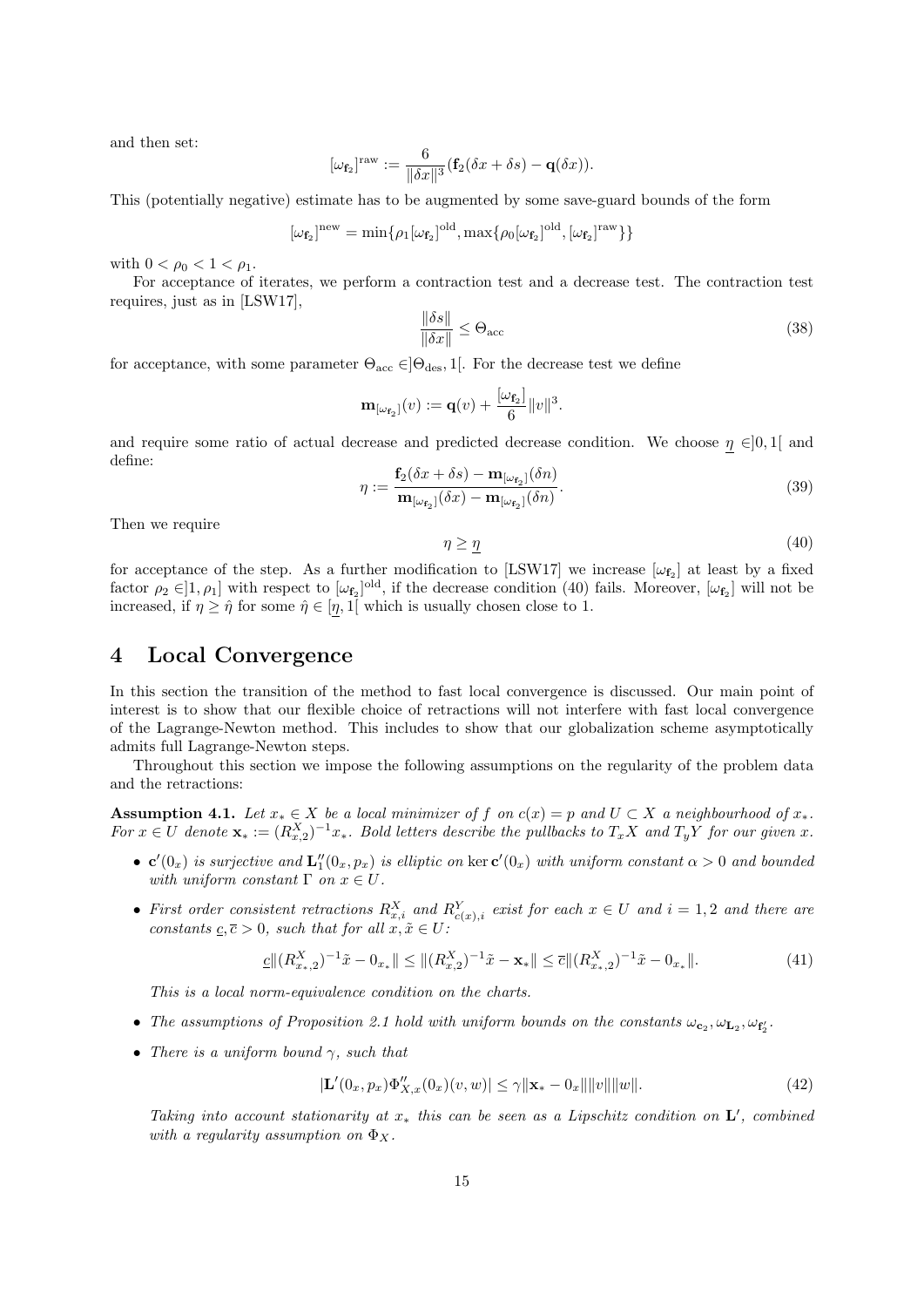• There is  $\omega_*$  independent of x, such that with  $\mathbf{x}_* := (R_{x,2}^X)^{-1} x_*$ .

$$
|\mathbf{f}_2'(\mathbf{x}_*)\mathbf{c}_2'(\mathbf{x}_*)^-(\mathbf{c}_2'(\mathbf{x}_*)-\mathbf{c}_2'(0_x))w|\leq \omega_*||\mathbf{x}_*-\mathbf{0}_x||||w||.
$$

This is a variant of (34).

In the following we consider a sequence  $x_k$ , generated by our algorithm. We will show that if  $x_0$  is sufficiently close to  $x_*$ , then  $x_k \to x_*$  quadratically. Mathematically, taking into account that  $(R_{x_*,2}^X)^{-1}x_* = 0_{x_*}$  this can be formulated as follows:

$$
\exists C_N > 0: \quad \|(R_{x_{\ast},2}^X)^{-1}x_{k+1} - 0_{x_{\ast}}\| \le C_N \|(R_{x_{\ast},2}^X)^{-1}x_k - 0_{x_{\ast}}\|^2. \tag{43}
$$

We thus want to observe local quadratic convergence of the iterates, transformed to  $T_{x_*} X$  via  $R_{x_*,2}^X$ .

**Lemma 4.1.** Let  $x = x_k$ ,  $\delta x$  the step, computed by our algorithm, and  $\mathbf{x}_* := (R_{x,2}^X)^{-1} x_*$ . Assume that

$$
\exists \tilde{C}_N > 0: \quad \Vert 0_x + \delta x - \mathbf{x}_* \Vert \leq \tilde{C}_N \Vert 0_x - \mathbf{x}_* \Vert^2.
$$

Then (43) holds for  $x_k = x$  and  $x_{k+1} = R_{x,2}^X(0_x + \delta x)$ .

*Proof.* Let  $x_+ = R_{x,2}^X(0_x + \delta x)$  describe one step of our algorithm. Computing

$$
\underline{c} \|(R_{x_*,2}^X)^{-1} x_+\| \le \|(R_{x,2}^X)^{-1} x_+ - (R_{x,2}^X)^{-1} x_*\| = \|0_x + \delta x - x_*\| \le \tilde{C}_N \|0_x - x_*\|^2 \le \overline{c}^2 \tilde{C}_N \|(R_{x_*,2}^X)^{-1} x\|^2,
$$
 yields

yields

$$
||(R_{x_*,2}^X)^{-1}x_+|| \leq \tilde{C}_N \frac{\overline{c}^2}{\underline{c}} ||(R_{x_*,2}^X)^{-1}x||^2 = C_N ||(R_{x_*,2}^X)^{-1}x||^2
$$

In the following we consider full Lagrange-Newton Steps at an iterate  $z = (x, p)$ 

$$
\Delta z := (\Delta x, \Delta p) := D_z^2 \mathbf{L}_1(0_x, p)^{-1} D_z \mathbf{L}_1(0_x, p), \tag{44}
$$

which satisfies the equation

$$
\begin{pmatrix} \mathbf{L}_1''(0_x,p) & \mathbf{c}'(0_x)^* \\ \mathbf{c}'(0_x) & 0 \end{pmatrix} \begin{pmatrix} \Delta x \\ \Delta p \end{pmatrix} + \begin{pmatrix} \mathbf{L}'(0_x,p) \\ \mathbf{c}(0_x) \end{pmatrix} = 0.
$$

**Proposition 4.1.** Suppose that Assumption 4.1 holds close to  $x_*$ . Then the full-step variant of our method converges locally quadratically to  $x_*$ .

*Proof.* We apply one Newton step  $\Delta z$  in  $T_xX$  at  $z_0 = (0_x, p_x)$  to the following problem:

$$
D_z \mathbf{L}(z) = 0 \quad \Rightarrow \quad \begin{pmatrix} \mathbf{L}'_2(v,p) \\ \mathbf{c}_2(v) \end{pmatrix} = 0,
$$

which results from a pullback of our original problem to  $T_x X$  via  $R_{x,2}^X$  and  $R_{y,2}^Y$ . We obtain with  $z_+ = z_0 + \Delta z$  and  $z_* = (\mathbf{x}_*, p_*)$ :

$$
z_{+} - z_{*} = z_{0} - z_{*} + \Delta z = D_{z}^{2} \mathbf{L}^{-1}(z_{0}) \left( D_{z}^{2} \mathbf{L}(z_{0})(z_{0} - z_{*}) - D_{z} \mathbf{L}(z_{0}) \right)
$$

Since we only use norms for the primal component, and  $p$  depends on  $x$  directly, our aim is to show:

$$
||x_{+} - x_{*}|| \leq C ||0_{x} - x_{*}||^{2}.
$$

Writing the primal component  $x_+ - \mathbf{x}_* = n_+ + t_+$  with  $\mathbf{c}'(0_x)t_+ = 0$  and  $n_+ \perp \ker \mathbf{c}'(0_x)$  we obtain, subtracting  $\mathbf{c}_2(\mathbf{x}_*) = 0$ :

$$
n_{+} = \mathbf{c}'(0_{x})^{-}(\mathbf{c}'(0_{x})(0_{x}-\mathbf{x}_{*}) - (\mathbf{c}(0_{x})-\mathbf{c}_{2}(\mathbf{x}_{*}))).
$$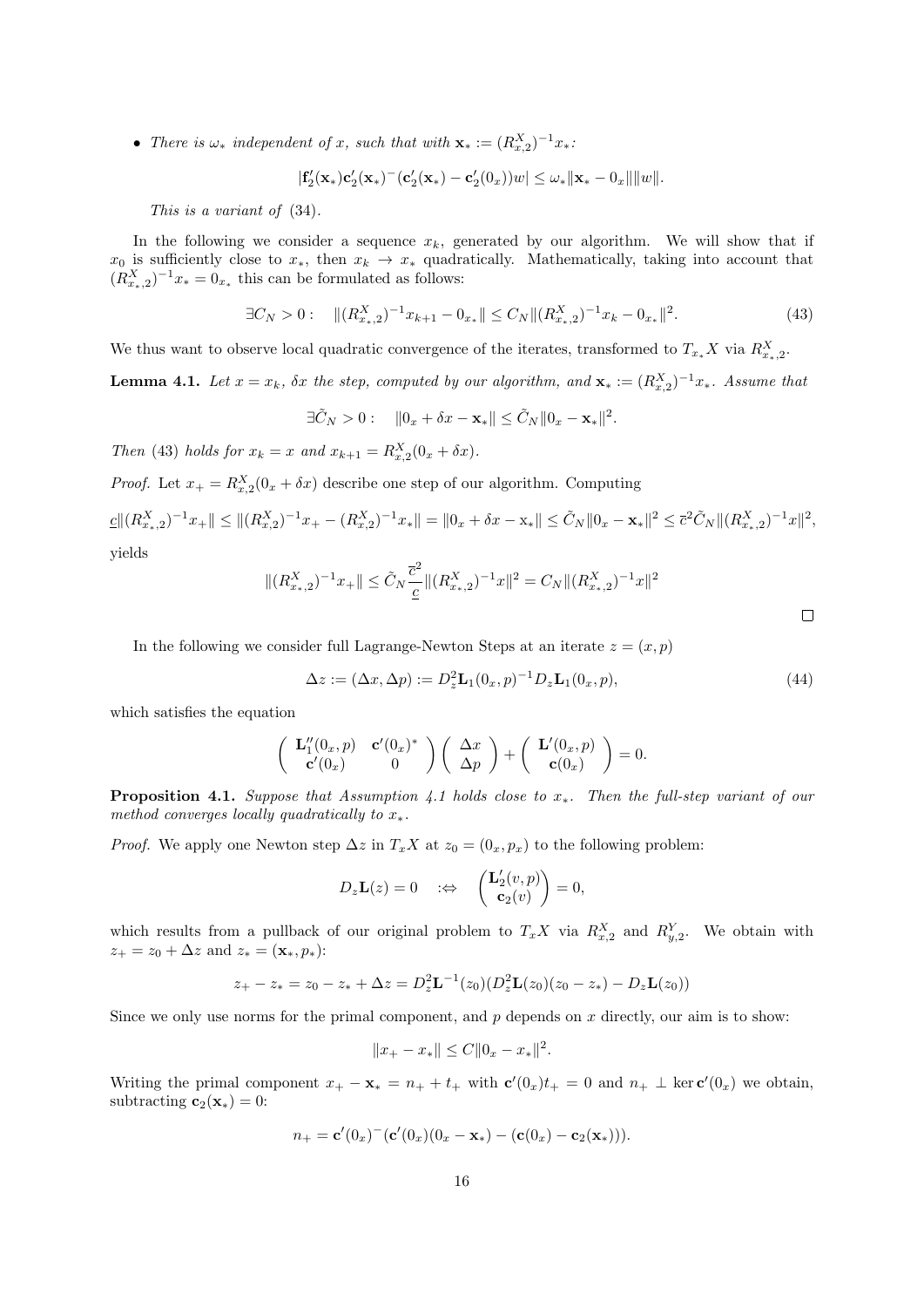Application of (34) yields via the fundamental theorem of calculus:

$$
||n_+|| \leq \frac{\omega_{\mathbf{c}_2}}{2} ||0_x - \mathbf{x}_*||^2 = \frac{\omega_{\mathbf{c}_2}}{2} ||\mathbf{x}_*||^2.
$$

The tangential component  $t_{+}$  is a minimizer of the problem:

$$
\min_{v \in \ker \mathbf{c}'(0_x)} \frac{1}{2} \mathbf{L}'_1(0_x, p_x)(v, v) + (\mathbf{L}''_1(0_x, p_x)(0_x - \mathbf{x}_*) - \mathbf{L}'(0_x, p_x) + \mathbf{L}''_1(0_x, p_x)n_+)v
$$

Due to the assumed uniform ellipticity of  $\mathbf{L}_1''(0_x, p_x)$  it is sufficient to obtain an estimate for the linear part of this functional of the form:

$$
(\mathbf{L}_1''(0_x, p_x)(0_x - \mathbf{x}_*) - \mathbf{L}'(0_x, p_x) + \mathbf{L}_1''(0_x, p_x)n_+)v \le c \|\mathbf{x}_*\|^2 \|v\|.
$$
 (45)

First, we observe that

$$
\mathbf{L}_1''(0_x, p_x)(n_+, v) \le \Gamma ||n_+|| ||v|| \le \Gamma \frac{\omega_{\mathbf{c}_2}}{2} ||\mathbf{x}_*||^2 ||v||.
$$

Next, we telescope, subtracting  $\mathbf{L}'_2(\mathbf{x}_*,p_*)=0$ ,

$$
\begin{aligned} (\mathbf{L}_1''(0_x, p_x)(0_x - \mathbf{x}_*) - \mathbf{L}'(0_x, p_x))v &= (\mathbf{L}_1''(0_x, p_x) - \mathbf{L}_2''(0_x, p_x))(0_x - \mathbf{x}_*, v) \\ &+ (\mathbf{L}_2''(0_x, p_x)(0_x - \mathbf{x}_*) - (\mathbf{L}'(0_x, p_x) - \mathbf{L}_2'(\mathbf{x}_*, p_x)))v \\ &+ (\mathbf{L}_2'(\mathbf{x}_*, p_x) - \mathbf{L}_2'(\mathbf{x}_*, p_*))v \end{aligned}
$$

into a sum of three terms. The first term is estimated via (22) and (42), taking into account that  $v \in \ker \mathbf{c}'(0_x)$ :

$$
|(\mathbf{L}_1''(0_x, p_x) - \mathbf{L}_2''(0_x, p_x))(0_x - \mathbf{x}_*, v)| = |\mathbf{L}'(0_x, p_x)\Phi_{X,x}''(0_x)(0_x - \mathbf{x}_*, v)| \leq \gamma \|\mathbf{x}_*\|^2 \|v\|.
$$

The second term is estimated via (35), using the fundamental theorem of calculus:

$$
(\mathbf{L}_2''(0_x,p_x)(0_x-\mathbf{x}_*)-(\mathbf{L}'(0_x,p_x)-\mathbf{L}_2'(\mathbf{x}_*,p_x)))v\leq \frac{\omega_{\mathbf{L}_2}}{2}\|\mathbf{x}_*\|^2\|v\|.
$$

For the third term, we compute, using  $v \in \ker c'(0_x)$  and  $c'(0_x)c'(0_x)^{-1} = Id$ :

$$
(\mathbf{L}'_2(\mathbf{x}_*,p_x)-\mathbf{L}'_2(\mathbf{x}_*,p_*))v=(p_x-p_*)\mathbf{c}'(0_x)\mathbf{c}'(0_x)^{-1}(\mathbf{c}'_2(\mathbf{x}_*)-\mathbf{c}'(0_x))v=(p_x-p_*)\mathbf{c}'(0_x)w.
$$

With  $w := \mathbf{c}'(0_x)^{-1}(\mathbf{c}'_2(\mathbf{x}_*) - \mathbf{c}'(0_x))v \in \ker \mathbf{c}'(0_x)_{\perp}$  this yields  $||w|| \leq \omega_{\mathbf{c}_2} ||\mathbf{x}_*|| ||v||$ . We continue, using  $p_* = p_* \mathbf{c}'_2(x_*) \mathbf{c}'_2(x_*)^- = -\mathbf{f}'_2(x_*) \mathbf{c}'_2(x_*)^-$ 

$$
\begin{aligned} |(p_x - p_*)\mathbf{c}'(0_x)w| &= |p_* (\mathbf{c}'_2(\mathbf{x}_*) - \mathbf{c}'(0_x))w - (p_*\mathbf{c}'_2(\mathbf{x}_*) - p_x\mathbf{c}'(0_x))w| \\ &= |-\mathbf{f}'_2(\mathbf{x}_*)\mathbf{c}'_2(\mathbf{x}_*) - (\mathbf{c}'_2(\mathbf{x}_*) - \mathbf{c}'(0_x))w + (\mathbf{f}'_2(\mathbf{x}_*) - \mathbf{f}'(0_x))w| \\ &\leq \omega_* ||\mathbf{x}_* - 0_x|| ||w|| + \omega_{\mathbf{f}_2} ||\mathbf{x}_* - 0_x|| ||w|| \leq c ||\mathbf{x}_* - 0_x||^2 ||v||. \end{aligned}
$$

Adding all estimates yields (45), as desired.

Close to an SSC point, we show that the computed, normal and tangential steps, approach to the full Lagrange-Newton steps asymptotically, and from the latter, they inherit local superlinear convergence. On one hand we have that  $\delta t = \tau \Delta t$ , where  $\tau \in (0, 1]$  is a damping factor, computed via minimizing

$$
\mathbf{m}_{\left[\omega_{\mathbf{f}_2}\right]}(\delta x) = \mathbf{f}(0_x) + \mathbf{f}'(0_x)\delta x + \frac{1}{2}\mathbf{L}_1''(0_x, p_x)(\delta x, \delta x) + \frac{\left[\omega_{\mathbf{f}}\right]}{6}\|\delta x\|^3 \tag{46}
$$

in the affine subspace  $\delta n$  + span $\{\Delta t\}$ . We have the relation between the optimization step and the full Lagrange-Newton step  $\Delta x$ :

$$
\delta x = \delta n + \delta t = \nu \Delta n + \tau \Delta t, \quad \Delta x = \Delta n + \Delta t.
$$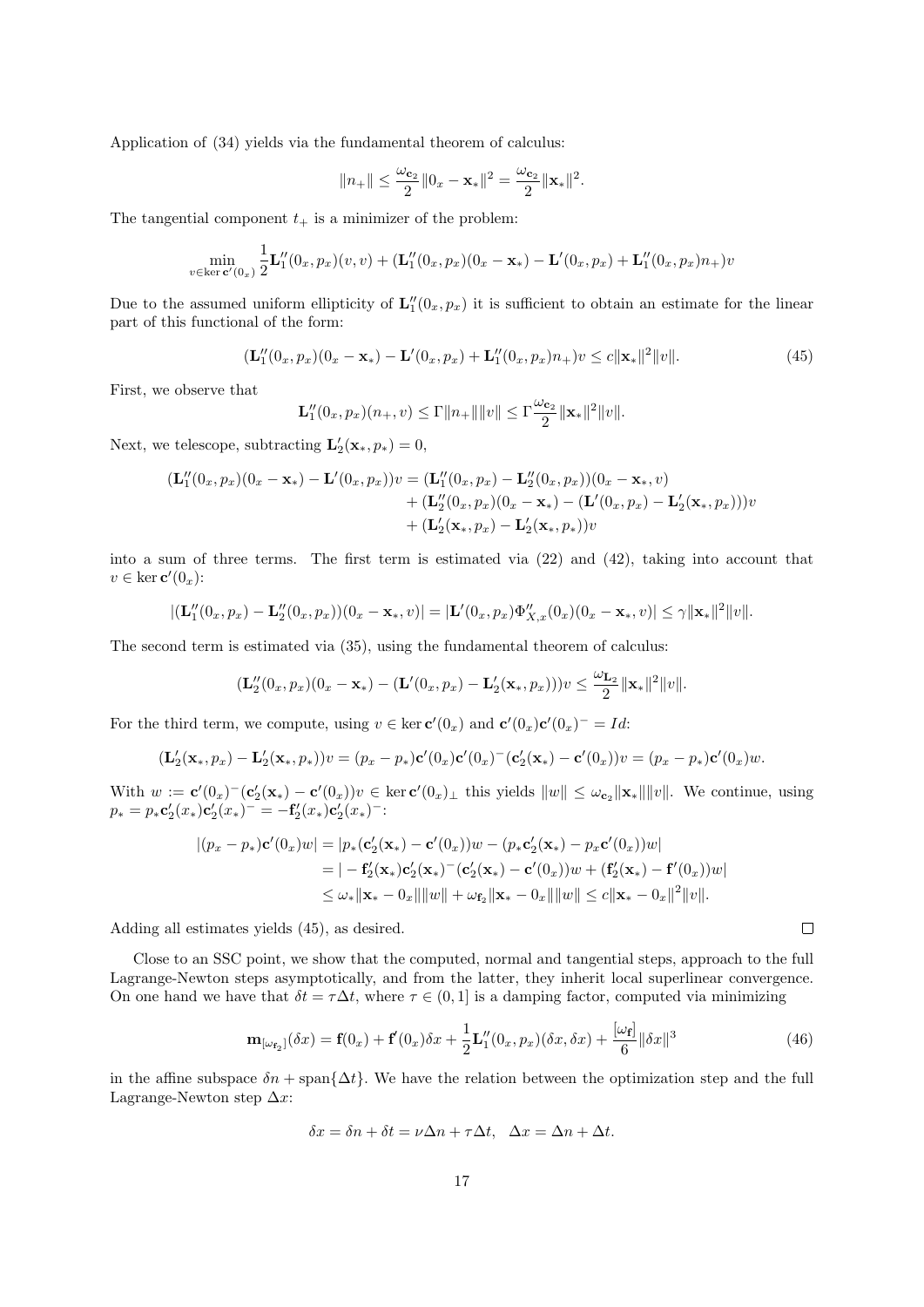**Theorem 4.1.** Assume that  $x_k$  converges to the SSC point  $x_*$  and assume that the Lipschitz conditions as in Proposition 2.1 hold in a neighborhood of  $x<sub>*</sub>$ . Then we have superlinear convergence.

Proof. We show that the damping factors  $\nu_k$  and  $\tau_k$  tend to 1 as  $x \to x_*$ . By boundedness of the algorithmic parameter  $[\omega_{c}]$  the normal damping factor  $\nu_{k}$  becomes  $\nu_{k} = 1$  eventually, for details see [LSW17].

Concerning  $\tau_k$ , using the minimizing property of  $\delta x_k$  along the direction  $\Delta t_k$  and by inserting this into the first order optimality conditions for (46), we get that:

$$
0 = \mathbf{m}'_{[\omega_f]}(\delta x_k) \Delta t_k
$$
  
=  $(\mathbf{f}'(0_{x_k}) + \mathbf{L}_1''(0_{x_k}, p_{x_k}) \delta n_k) \Delta t_k + \mathbf{L}_1''(0_{x_k}, p_{x_k}) (\delta t_k, \Delta t_k) + \frac{[\omega_f]}{2} ||\delta x_k|| \langle \delta x_k, \Delta t_k \rangle$   
=  $(\mathbf{f}'(0_{x_k}) + \mathbf{L}_1''(0_{x_k}, p_{x_k}) \delta n_k) \Delta t_k + \tau_k (\mathbf{L}_1''(0_{x_k}, p_{x_k}) (\Delta t_k, \Delta t_k) + \frac{[\omega_f]}{2} ||\delta x_k|| \langle \Delta t_k, \Delta t_k \rangle )$ 

The equation

$$
0 = \mathbf{m}'_0(\delta x_k) \Delta t_k = (\mathbf{f}'(0_{x_k}) + \mathbf{L}_1''(0_{x_k}, p_{x_k}) \delta n_k) \Delta t_k + \mathbf{L}_1''(0_{x_k}, p_{x_k}) (\delta t_k, \Delta t_k)
$$
  
= (\mathbf{f}'(0\_{x\_k}) + \mathbf{L}\_1''(0\_{x\_k}, p\_{x\_k}) \delta n\_k) \Delta t\_k + \mathbf{L}\_1''(0\_{x\_k}, p\_{x\_k}) \langle \Delta t\_k, \Delta t\_k \rangle

holds for the full tangential step  $\Delta t_k$ , which minimizes the cubic model  $\mathbf{m}_{[\omega_f]}$  for  $[\omega_f] = 0$ . Subtracting these two equations, we obtain

$$
\mathbf{L}_{1}^{"}(0_{x_{k}}, p_{x_{k}})(\Delta t_{k}, \Delta t_{k}) = \tau_{k} \left[ \mathbf{L}_{1}^{"}(0_{x_{k}}, p_{x_{k}})(\Delta t_{k}, \Delta t_{k}) + \frac{[\omega_{\mathbf{f}}]}{2} ||\delta x_{k}|| \langle \Delta t_{k}, \Delta t_{k} \rangle \right]
$$
(47)

then

$$
\tau_k = \frac{\mathbf{L}_1''(0_{x_k}, p_{x_k})(\Delta t_k, \Delta t_k)}{\mathbf{L}_1''(0_{x_k}, p_{x_k})(\Delta t_k, \Delta t_k) + \frac{[\omega_t]}{2} \|\delta x_k\| \langle \Delta t_k, \Delta t_k \rangle}
$$
(48)

With that we perform the following estimate, which holds sufficiently close to  $x_*$ :

$$
\|0_{x_k} - \mathbf{x}_*\| \le \tilde{C} \|\Delta x_k\| \le \frac{\tilde{C}}{\tau_k} \|\delta x_k\| \le \tilde{C} \left(1 + \frac{[\omega_{\mathbf{f}_2}]}{2\alpha} \|\delta x_k\|\right) \|\delta x_k\| \le C(1 + [\omega_{\mathbf{f}_2}]\|\delta x_k\|) \|\delta x_k\|,
$$
(49)

where  $\alpha$  is the ellipticity constant of  $\mathbf{L}''_1$ .

Next, consider the acceptance test (39). Since  $\mathbf{m}_{[\omega_{\mathbf{f}_2}]}(\delta x_k) < \mathbf{m}_{[\omega_{\mathbf{f}_2}]}(\delta n_k)$ , (39) is certainly fulfilled with  $\eta \geq 1$ , if  $f(\delta x_k + \delta s_k) \leq m_{[\omega_{\mathbf{f}_2}]}(\delta x_k)$ . To establish such an estimate, we compute from Proposition 2.1 and (49).

$$
\mathbf{f}(\delta x_k + \delta s_k) - \mathbf{q}(\delta x_k) \le C \|\delta x_k\|^3 + C\gamma \|0_{x_k} - \mathbf{x}_*\| \|\delta x_k\|^2 \le C(1 + [\omega_{\mathbf{f}_2}]\|\delta x_k\|) \|\delta x_k\|^3
$$

Since

$$
\mathbf{m}_{[\omega_{\mathbf{f}_2}]} - \mathbf{q}(\delta x_k) = \frac{[\omega_{\mathbf{f}_2}]}{6} ||\delta x_k||^3
$$

we obtain  $f(\delta x_k + \delta s_k) \leq m_{[\omega_{\mathbf{f}_2}]}(\delta x_k)$ , if

$$
6C(1 + [\omega_{\mathbf{f}_2}] || \delta x_k ||) \le \frac{[\omega_{\mathbf{f}_2}]}{6}
$$

For sufficiently small  $\delta x_k$  this is true, if

$$
[\omega_{\mathbf{f}_2}] \ge \frac{6C}{1 - 6C ||\delta x_k||}.
$$

Thus, we conclude that close to a minimizer (39) always holds with  $\eta \ge 1 > \hat{\eta}$ , if  $[\omega_{\mathbf{f}_2}]$  is above a certain bound that only depends on the problem and the chosen neighbourhood around  $x<sub>*</sub>$ . Consequently, by our algorithmic mechanism,  $[\omega_{f_2}]$  cannot become unbounded.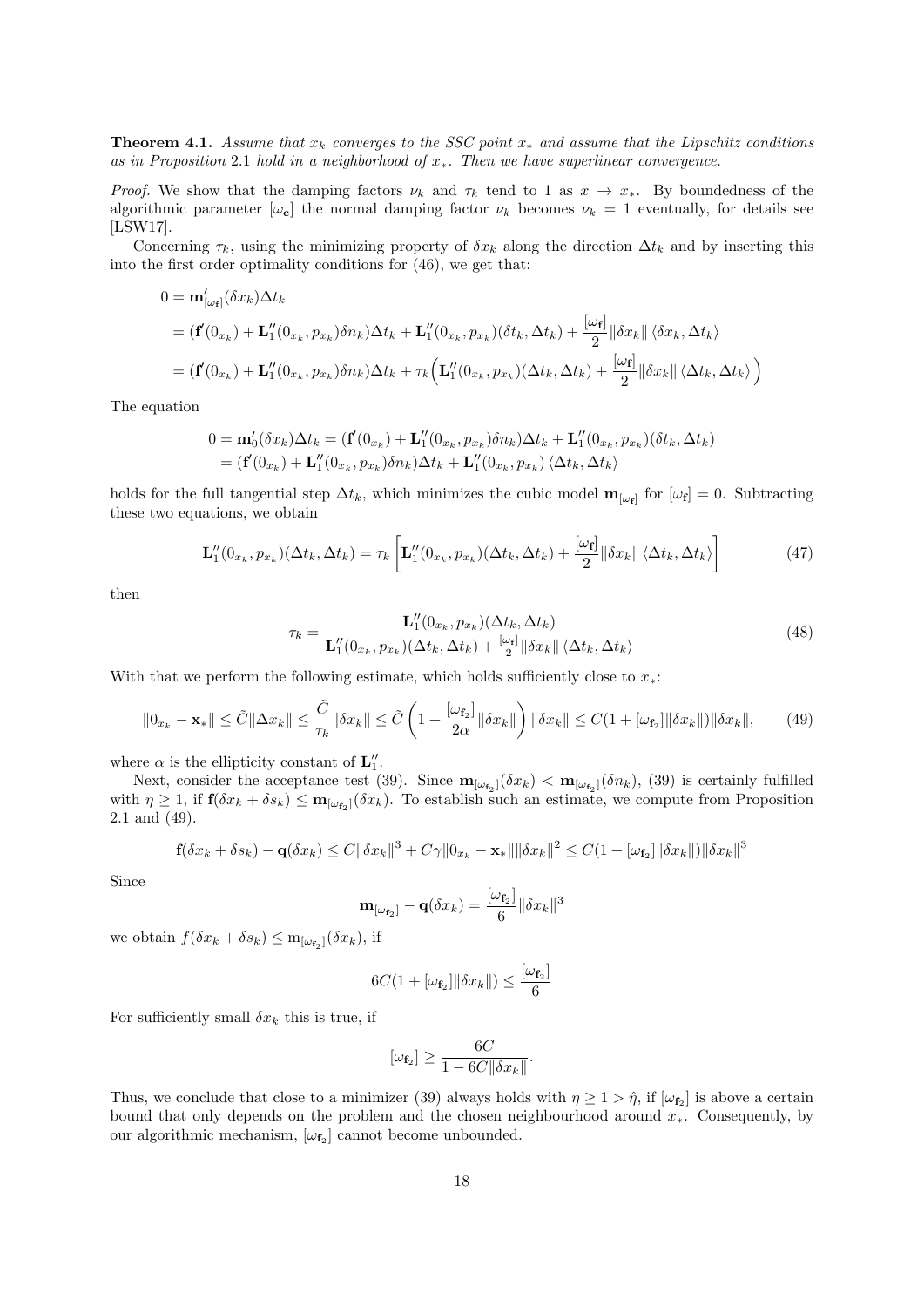Hence, as  $x_k \to x_*$ , implies by (48) that  $\tau_k \to 1$  taking ellipticity of  $\mathbf{L}''_1$  close to  $x_*$  into account. Thus, we obtain local superlinear convergence of our algorithm. More accurrately, by boundedness of  $[\omega_{f_2}]$  we obtain, using  $\|\delta x_k\| \leq \|\Delta x_k\|$  and (48):

$$
\tau_k \ge \frac{1}{1 + C\|\Delta x_k\|} \quad \Rightarrow \quad 1 - \tau_k \le C\|\Delta x_k\|
$$

and hence

$$
\|\Delta x_k - \delta x_k\| \le (1 - \tau_k) \|\Delta x_k\| \le C \|\Delta x_k\|^2.
$$

Since  $\|\delta s_k\| \leq C \|\Delta x_k\|^2$  as well, we have

$$
\|\Delta x_k - (\delta x_k + \delta s_k)\| \le C \|\Delta x_k\|^2,
$$

so quadratic convergence of the full Newton method carries over to our globalized version.

## 5 Application: Inextensible Flexible Rods

In this section we consider the numerical simulation of flexible inextensible rods to illustrate our approach. Flexible rods are present in many real life problems, for example engineers are interested in the static and dynamic behaviour of flexible pipelines used in off-shore oil production under the effects of streams, waves, and obstacles; or protein structure comparison [LSZ11] where elastic elastic curves are used to represent and compare protein structures. Here we consider the problem where the stable equilibrium position of an inextensible transversely isotropic elastic rod under dead load is searched. First we provide the formulation and the mathematical analysis of the problem, followed by the discretization and the derivatives of the mappings over the manifold of kinematically admissible configurations. We finish with some numerical experiments.

### 5.1 Problem formulation

Here we provide the energetic formulation of the problem of finding the stable equilibrium position of an inextensible, transversely isotropic elastic rod under dead loading. For more details on the derivation of the model see [GLT89]. We consider the following minimization problem

$$
\min_{y \in V} J(y) \tag{50}
$$

where the energy  $J$  and the manifold  $V$  which describes the inextensibility condition are given by:

$$
J(y) = \frac{1}{2} \int_0^1 EI \langle y'', y'' \rangle ds - \int_0^1 \langle g, y \rangle ds,
$$
\n(51)

$$
V = \{ y \mid y \in H^2([0,1];\mathbb{R}^3), |y'(s)| = 1 \text{ on } [0,1] \}. \tag{52}
$$

with boundary conditions

$$
y(0) = y_a \in \mathbb{R}^3, \ y'(0) = y'_a \in \mathbb{S}^2
$$
  

$$
y(1) = y_b \in \mathbb{R}^3, \ y'(1) = y'_b \in \mathbb{S}^2
$$
 (53)

Above  $EI(s) > 0$  is the flexural stiffness of the rod, g is the lineic density of external loads, and y', y'' are the the derivatives of y with respect to  $s \in [0,1]$  and  $\mathbb{S}^2$  is the unit sphere

$$
\mathbb{S}^2 = \{ v \in \mathbb{R}^3 : |v| = 1 \}.
$$

We reformulate  $(50)$  as:

$$
\min_{(y,v)\in Y\times V} f(y,v) \ \ s.t \ \ y'-v=0. \tag{54}
$$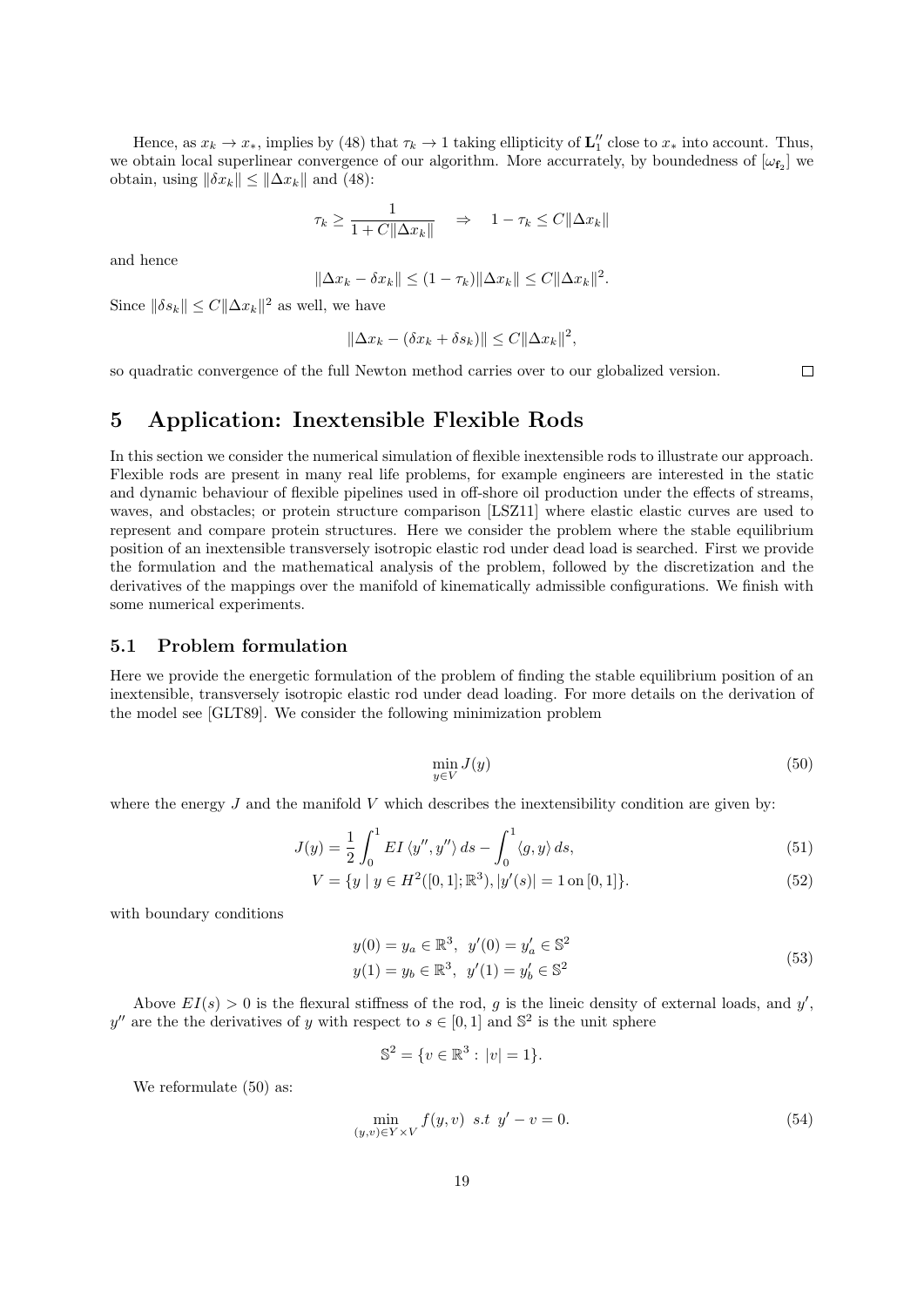with

$$
f(y,v) = \frac{1}{2} \int_0^1 EI \langle v', v' \rangle ds - \int_0^1 \langle g, y \rangle ds, \tag{55}
$$

$$
Y = \{ y \in H^2([0, 1]; \mathbb{R}^3) : y(0) = y_a, y(1) = y_b \}
$$
  

$$
V = \{ v \in H^1([0, 1]; \mathbb{S}^2) : v(0) = v_a, v(1) = v_b \}
$$
 (56)

From the formulation given in (54) we get the constrained minimization problem:

$$
\min_{(y,v)\in(Y\times V)} f(y,v) \text{ s.t } c(y,v) = 0
$$

where  $Y$  and  $V$  are given by:

$$
Y = H^{2}([0, 1]; \mathbb{R}^{3}),
$$
  

$$
V = H^{1}([0, 1]; \mathbb{S}^{2}).
$$

### 5.2 Mathematical analysis of the problem

Concerning the study of existence and the uniqueness of the solutions of the problem (50) we refer the reader to the books [GLT89, AR78] for a detailed and complete mathematical analysis of these kind of problems. In the following we assume that  $EI \in L^{\infty}([0,1])$  is non-negative. Concerning to the existence properties of the problem (50) we have the following theorem.

**Theorem 5.1.** Suppose that  $|y_a - y_b| < 1$ , (53) holds, and that the linear functional  $y \to \int_0^1 \langle g, y \rangle ds$  is continuous on  $H^2([0,1];\mathbb{R}^3)$ . Then the problem (50) has at least one solution.

Proof. See [GLT89].

First order optimality conditions Here we derive the first order optimality conditions and the corresponding KKT-system for the problem as formulated in (54), namely:

$$
\min_{(y,v)\in Y\times V} \frac{1}{2} \int_0^1 EI \langle v', v' \rangle ds - \int_0^1 \langle g, y \rangle ds,
$$
  
s.t  $y'-v=0$ ,  

$$
y(0) = y_a \in \mathbb{R}^3, y(1) = y_b \in \mathbb{R}^3
$$

$$
v(0) = v_a \in \mathbb{S}^2, v(1) = v_b \in \mathbb{S}^2.
$$

Defining the Lagrangian function

$$
L(y, v, p) = f(y, v) + pc(y, v) = \frac{1}{2} \int_0^1 EI \langle v', v' \rangle - \langle g, y \rangle + \langle p, y' - v \rangle ds
$$

for  $p \in P = L_2([0,1], \mathbb{R}^3)$  we obtain:

$$
L_y(y, v, p)\delta y = \int_0^1 - \langle g, \delta y \rangle + \langle p, \delta y' \rangle ds,
$$
  

$$
L_v(y, v, p)\delta v = \int_0^1 EI \langle v', \delta v' \rangle - \langle p, \delta v \rangle ds
$$

yielding the KKT-sytem

$$
\int_0^1 -\langle g, \delta y \rangle + \langle p, \delta y' \rangle ds = 0 \quad \forall \delta y \in Y
$$

$$
\int_0^1 EI \langle v', \delta v' \rangle - \langle p, \delta v \rangle ds = 0 \quad \forall \delta v \in T_v V
$$

$$
\int_0^1 \langle \delta p, y' - v \rangle ds = 0 \quad \forall \delta p \in P.
$$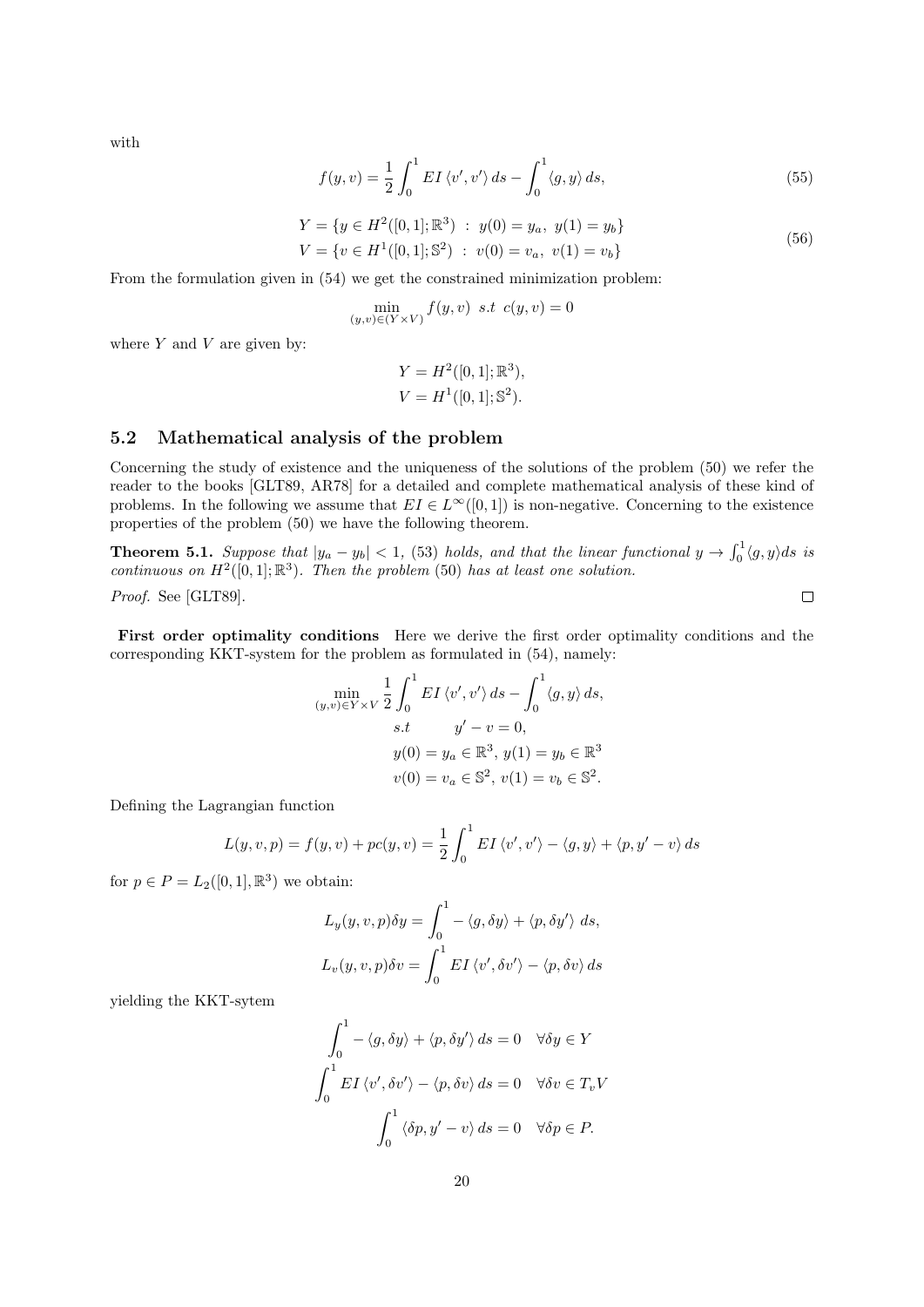### 5.3 Finite difference approximation of the problem

For discretization, we use a very simple finite difference approach. We discretize the interval [0, 1] uniformly

$$
s_i = ih, \ \ i = 0, ..., n-1
$$

where  $h = \frac{1}{n-1}$ . Evaluating at each nodal point we denote

$$
y(s_i) = y_i \in \mathbb{R}^3, \ i = 0, ..., n - 1
$$
  

$$
v(s_i) = v_i \in \mathbb{S}^2, \ i = 0, ..., n - 1.
$$
 (57)

with boundary conditions:

$$
y(0) = y_a \in \mathbb{R}^3
$$
,  $y(1) = y_b \in \mathbb{R}^3$   
\n $v(0) = v_a \in \mathbb{S}^2$ ,  $v(1) = v_b \in \mathbb{S}^2$ .

Employing forward finite difference discretization and a Riemann sum for the integrals yields the following approximation of the energy functional

$$
f(y,v) = \frac{1}{2} \sum_{i=0}^{n-1} h \left\langle \frac{1}{h} (v_{i+1} - v_i), \frac{1}{h} (v_{i+1} - v_i) \right\rangle - \sum_{i=1}^{n} h \left\langle g_i, y_i \right\rangle.
$$
 (58)

Concerning the constraint  $c(y, v)$ , performing forward finite differences to the equation  $y' - v = 0$ , the discretized constraint mapping takes the form

$$
\frac{y_{i+1} - y_i}{h} - v_i = 0 \quad i = 0, ..., n - 1.
$$
\n(59)

We observe that the codomain of our constraint mapping is a linear space, which eliminates the need for a retraction in the codomain.

In the formulation above of the discrete inextensible rod, the manifold X is  $(\mathbb{R}^3 \times \mathbb{S}^2)^n$ , with n the number of grid vertices. The elements of the manifold  $X$  are denoted by the cartesian product

$$
(y, v) = \prod_{i=0}^{n-1} (y_i, v_i), \quad y_i \in \mathbb{R}^3, v_i \in \mathbb{S}^2.
$$

The tangent space at  $(y, v) \in X$  is given by the following direct sum of vector spaces

$$
T_{(y,v)}X = \bigoplus_{i=0}^{n-1} \left( T_{y_i} \mathbb{R}^3 \oplus T_{v_i} \mathbb{S}^2 \right).
$$

The update, using the retraction map  $R_{(y,v)}T_{(y,v)}X \longrightarrow X$ , is done in a component-wise way by:

$$
(y^+, v^+) = R_{(y,v)}(\delta y, \delta v) = \prod_{i=0}^{n-1} (y_i + \delta y_i, R_{v_i}(\delta v_i)).
$$

### 5.4 Retractions and their implementation via local parametrizations

As presented above, retractions are defined as mappings  $R_x^M : T_xM \to M$ . For their implementation on a computer, we have to choose a basis of  $T_xM$  and represent  $R_x^M$  with respect to that basis. This yields the concept of local parametrizations as described in [AMS09]. A local parametrization is a map  $\mu_x : \mathbb{R}^d \longrightarrow M$   $\mu_x(0) = x$ , that is a local diffeomorphism around  $\mathbb{R}^d$ . Parametrizations can be defined from retractions by selecting a basis  $\{\xi_1, ..., \xi_d\}$  of  $T_xM$  and defining

$$
\mu_x(u_1, ..., u_d) = R_x(u_1\xi_1 + ... + u_d\xi_d).
$$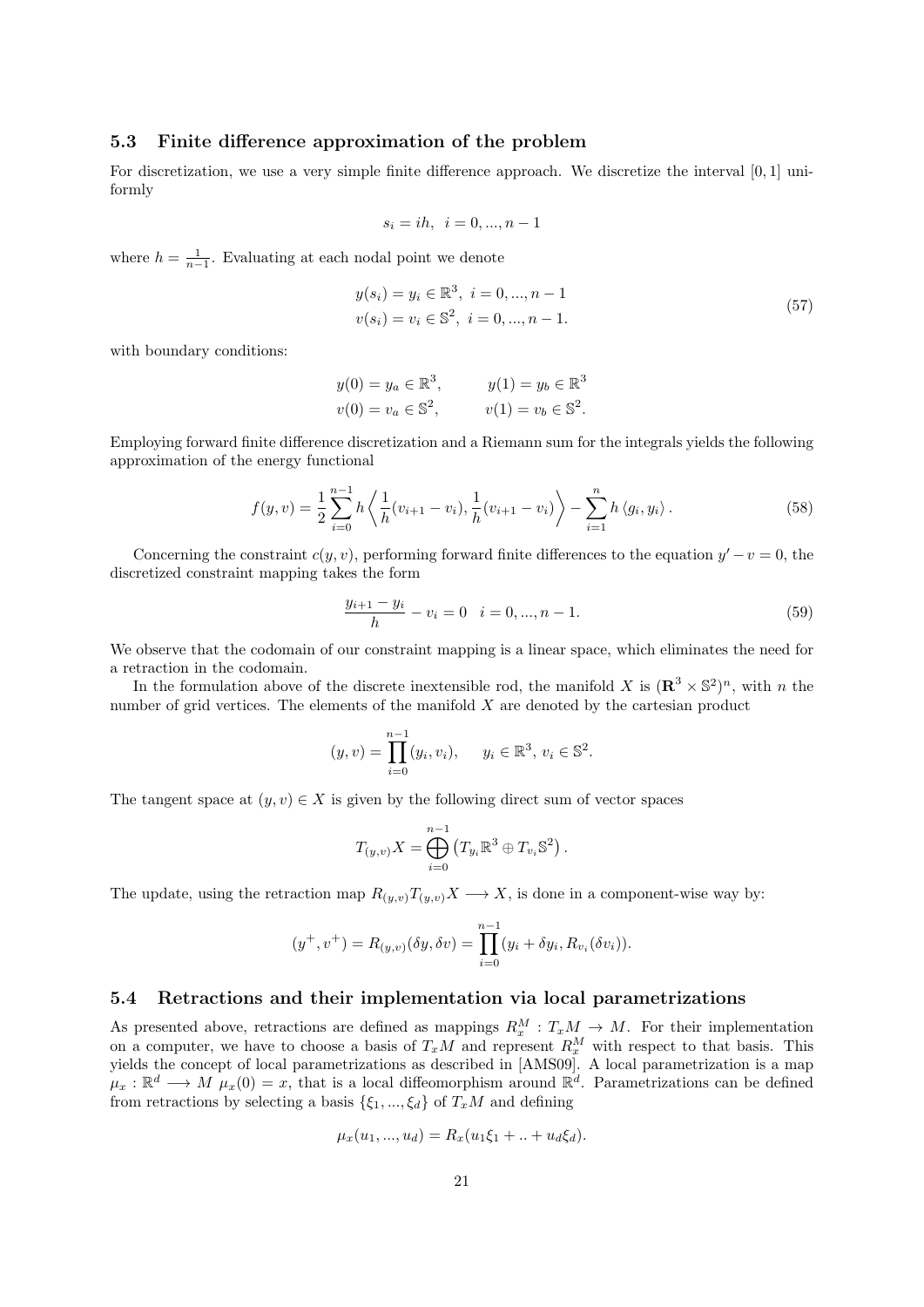For our case we construct local parametrizations around each node  $v_i$  on each sphere, induced by retractions  $R^{\mathbb{S}^2}$ , this is, we look for local diffeomorphisms around  $v_i \in \mathbb{S}^2$ :

$$
\mu_{v_i} : \mathbb{R}^2 \longrightarrow \mathbb{S}^2
$$

$$
u \longrightarrow \mu_{v_i}(u)
$$

such that

$$
\mu_{v_i}(0) = v_i \quad \text{and} \quad \mu_{v_i}(u) \in \mathbb{S}^2.
$$

In the following we will consider two alternative retractions, implemented via suitable local parametrizations:

Projection to the sphere. In the following we use the representation:

$$
T_v\mathbb{S}^2 = \{w \in \mathbb{R}^3 : w \perp v\}.
$$

For  $v \in \mathbb{S}^2$ , let be  $u \in \mathbb{R}^2$ ,  $u = (u_1, u_2)$  and  $\{\zeta_1, \zeta_2\} \in T_v\mathbb{S}^2$  be an orthogonal basis for the tangent space of  $\mathbb{S}^2$  at every v. We define the parametrization around v by:

$$
\mu_{v,p}(u) = \frac{v + u_1\zeta_1 + u_2\zeta_2}{\|v + u_1\zeta_1 + u_2\zeta_2\|}.
$$

This parametrization implements the retraction:

$$
R_{v,p}(\delta v) = \frac{v + \delta v}{\|v + \delta v\|}
$$

and they satisfy:

$$
R_{v,p}(0) = \mu_{v,p}(0) = v,
$$
  

$$
DR_{v,p}(0) = id_{T_v \mathbb{S}^2}.
$$

Details can be found in [AMS09].

**Proposition 5.1.** Let be  $v \in \mathbb{S}^2$  and suppose that  $\{\zeta_1, \zeta_2\}$  is an orthonormal basis of the tangent space to  $\mathbb{S}^2$  at v and let be  $\mu_{v,p}$  the parametrization around  $v \in \mathbb{S}^2$  given by:

$$
\mu_{v,p}(u) = \frac{v + u_1\zeta_1 + u_2\zeta_2}{\|v + u_1\zeta_1 + u_2\zeta_2\|}.
$$

Then we have that

i)

$$
\mu'_{v,p}(0)\delta u = \delta u_1 \zeta_1 + \delta u_2 \zeta_2
$$

ii)

$$
\mu_{v,p}''(0)(\delta u, \delta w) = -(\delta u_1 \delta w_1 + \delta u_2 \delta w_2)v.
$$

**Matrix exponential.** The following alternative retraction uses a characterisation of  $T_v$   $\mathbb{S}^2$  via the space of skew-symmetric matrices  $\mathfrak{so}(3) = \{ H \in \mathbb{R}^{3 \times 3} | H = -H^T \}$ :

$$
T_v\mathbb{S}^2 = \{Hv : H \in \mathfrak{so}(3)\}.
$$

This follows from  $\langle Hv, v \rangle = -\langle v, Hv \rangle = 0$  by the fact that Hv can be written as  $w \times v$ , which is non-zero if  $0 \neq w \perp v$ .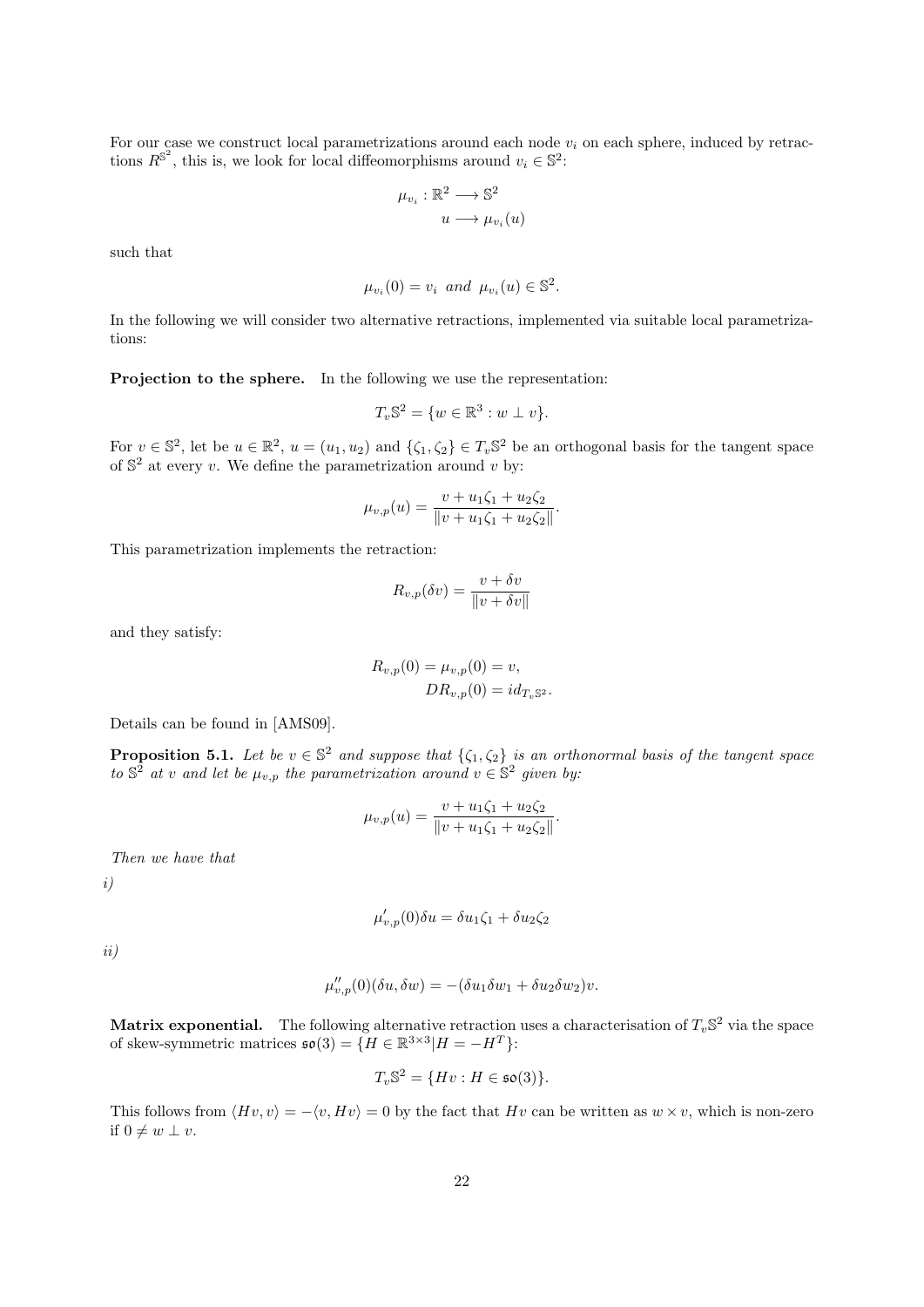Using the matrix exponential map, and setting  $\delta v = Hv$  we can define the following retraction:

$$
R_{v,e}(\delta v) = \exp(H)v.
$$

where

$$
\exp: \mathfrak{so}(3) \longrightarrow SO(3)
$$

is the matrix exponential mapping with  $SO(3) = \{Q \in \mathbb{R}^{3 \times 3} | QQ^T = Q^TQ = Id_3, \det(Q) = 1\},\$ group of rotations. We remark that the retraction is well defined: if  $H_0v = 0$ , then  $\exp(H_0)v = v$  as can be seen by the series expansion of the matrix exponential, and thus  $\exp(H + H_0)v = \exp(H)v$ .

For any given  $v \in \mathbb{S}^2$  we consider the following basis for the tangent space  $T_v \mathbb{S}^2$ 

$$
b_2 = \{C_1v, C_2v\} \tag{60}
$$

where  $C_i \in \mathfrak{so}(3)$  are chosen in a way that  $C_i v \neq 0$  for  $j = 1, 2$ . Now we define the map for  $u = (u_1, u_2)$ :

$$
\mu_{v,e}(u) = \exp(u_1 C_1 + u_2 C_2) v
$$

Since  $\exp(u_1C_1 + u_2C_2) \in SO(3)$  and  $\exp(0) = I$  we obtain:

$$
\langle \mu_{v,e}(u), \mu_{v,e}(u) \rangle = 1 \text{ and } \mu_{v,e}(0) = v.
$$

which means that  $\mu_{v,e}(u) \in \mathbb{S}^2$ .

**Proposition 5.2.** Let be  $v \in \mathbb{S}^2$  and  $C_1$  and  $C_2$  as defined above. Consider the parametrization around  $v \in \mathbb{S}^2$  given by:

$$
\mu_{v,e}(u) = \exp(u_1 C_1 + u_2 C_2) v.
$$

Then we have that:

$$
\mu'_{v,e}(0)\delta u = (\delta u_1 C_1 + \delta u_2 C_2)v.
$$

consequently, derivative of the retraction reads:

$$
DR_{v,e}(0) = id_{T_v \mathbb{S}^2}.
$$

Additionally, we have that

$$
\mu''_{v,e}(0)(\delta u, \delta w) = (\delta u_1 C_1 + \delta u_2 C_2)(\delta w_1 C_1 + \delta w_2 C_2)v
$$

**Proposition 5.3.** The parametrizations  $\mu_{v,p}$  and  $\mu_{v,e}$  induce retractions  $R_{v,p}$  and  $R_{v,e}$  that are first order consistent.

Proof. From Lemma 2.1 we now that every pair of first order retractions are first order consistent and from propositions 5.1 and 5.2 we have that  $\mu_{v,p}$  and  $\mu_{v,e}$  are of first order, therefore they are first order consistent.  $\Box$ 

**Remark 5.1.** We stress that the choice of basis of  $T_xM$  that has to be made for the definition of the parameterization  $\mu_v$  does not affect the definition of the retraction  $R_v$ . This decouples the representation of the steps from the representation of the iterates.

### 5.5 The pullback of the discretized problem

We now pullback the energy functional  $f$  and the constraint mapping  $c$  using a local parametrization at each  $v_i$  through  $\mu_{v_i}$ , which denotes any of the two parametrizations, presented above. From (58) the pullbacked energy functional takes the form:

$$
\mathbf{f}(y,u) = \frac{EI}{2} \sum_{i=0}^{n-1} h \left\langle \frac{1}{h} (\mu_{v_{i+1}}(u_{i+1}) - \mu_{v_i}(u_i)), \frac{1}{h} (\mu_{v_{i+1}}(u_{i+1}) - \mu_{v_i}(u_i)) \right\rangle - \sum_{i=0}^{n-1} h \left\langle g_i, y_i \right\rangle.
$$
 (61)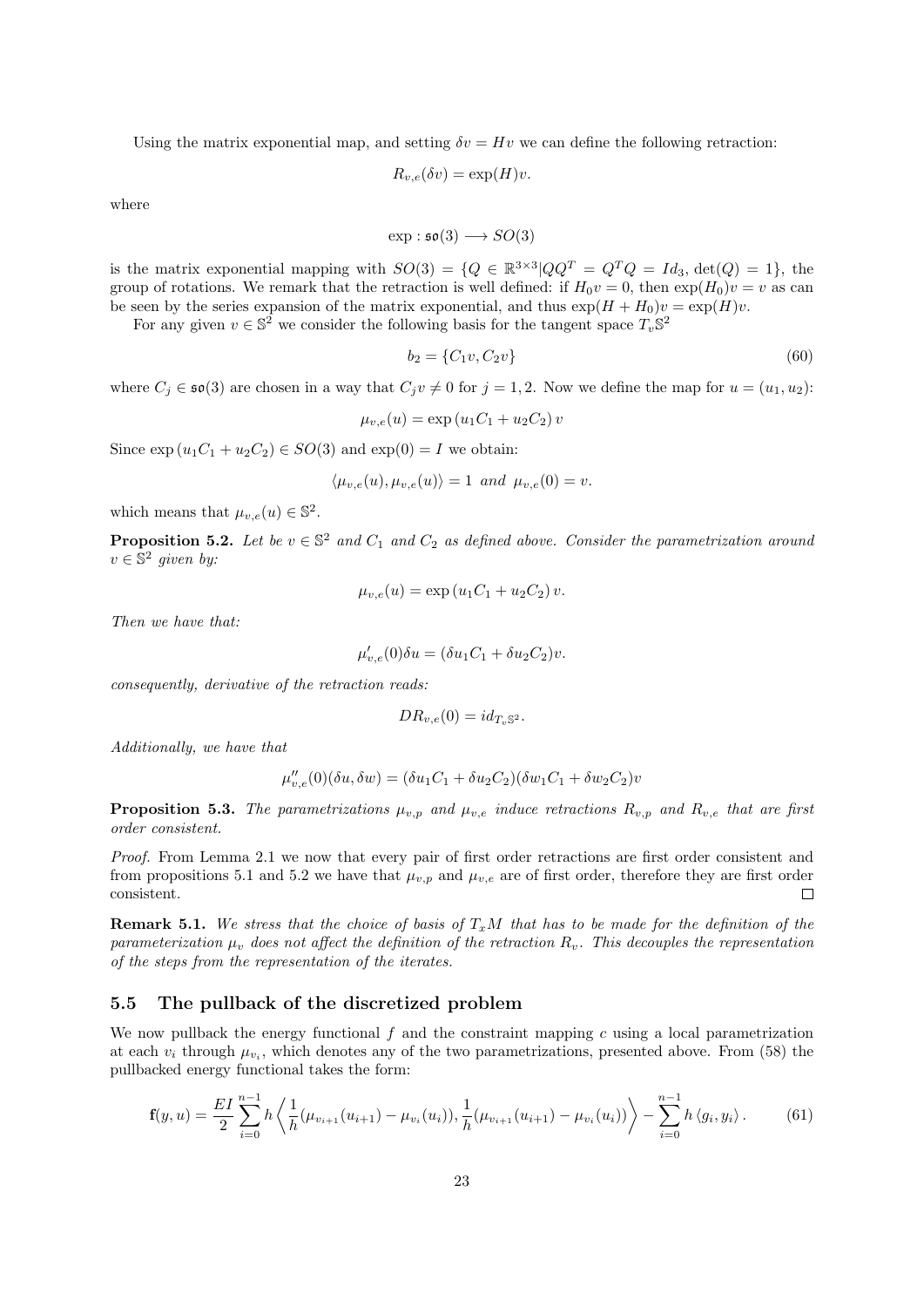and

$$
\mathbf{c}_i(y, u) = \frac{y_{i+1} - y_i}{h} - \mu_{v_i}(u_i) = 0 \tag{62}
$$

for  $i = 0, ..., n - 1$ , and where

$$
\mu_{v_i}(u_i): \mathbb{R}^2 \longrightarrow \mathbb{S}^2
$$

is a local parametrization around  $v_i$ .

Derivatives of the pullbacked quantities. Now we provide the derivatives of the involved pullbacked mappings. This is done through the composition with the local parametrizations of the sphere. The derivatives are computed centered at the zero of each tangent space parametrization of each sphere  $\mathbb{S}^2$ . For the composite step method, we need to compute first and second derivatives of both, energy and constraint mappings in charts.

Proposition 5.4. Consider the discretized energy functional in (61). Its first and second derivatives are given by:

$$
\boldsymbol{f}'(y,u) = \frac{\partial \boldsymbol{f}(y,u)}{\partial y} \delta y + \frac{\partial \boldsymbol{f}(y,u)}{\partial u} \delta u
$$

and

$$
f''(y, u) = \begin{bmatrix} \delta y & \delta u \end{bmatrix} \begin{bmatrix} \frac{\partial^2 f(y, u)}{\partial y^2} & 0 \\ 0 & \frac{\partial^2 f(y, u)}{\partial u^2} \end{bmatrix} \begin{bmatrix} \delta y \\ \delta u \end{bmatrix}
$$

where

$$
\frac{\partial f(y, u)}{\partial y_i} \delta y = -h \langle f_i, \delta y \rangle, \qquad \qquad \frac{\partial^2 f(y, u)}{\partial y_i^2} = 0,
$$

and, at  $u = 0$ , taking into account that  $\mu_{v_i}(0) = v_i$ :

$$
\frac{\partial f(y,0)}{\partial u_i} \delta u = \frac{1}{h} \left\langle \mu'_{v_i}(0) \delta u, v_i - v_{i-1} \right\rangle - \frac{1}{h} \left\langle \mu'_{v_i}(0) \delta u, v_{i+1} - v_i \right\rangle
$$
  
\n
$$
= -\frac{1}{h} \left\langle \mu'_{v_i}(0) \delta u, v_{i+1} - 2v_i + v_{i-1} \right\rangle
$$
  
\n
$$
\frac{\partial^2 f(y,0)}{\partial u_i^2} (\delta u, \delta w) = -\frac{1}{h} \left\langle \mu''_{v_i}(0) (\delta u, \delta w), v_{i+1} - 2v_i + v_{i-1} \right\rangle + \frac{2}{h} \left\langle \mu'_{v_i}(0) \delta u, \mu'_{v_i}(0) \delta w \right\rangle
$$
  
\n
$$
\frac{\partial^2 f(y,0)}{\partial u_i \partial u_{i-1}} (\delta u, \delta w) = -\frac{1}{h} \left\langle \mu'_{v_i}(0) \delta u, \mu'_{v_{i-1}}(0) \delta w \right\rangle.
$$

**Proposition 5.5.** The discretized constraint mapping  $c$  in (62) has the following derivatives:

$$
\mathbf{c}'_i(y,0)(\delta y,\delta u) = -\frac{1}{h}\delta y_i - \mu'_{v_i}(0)\delta u_i
$$
  

$$
\mathbf{c}''_i(y,0)(\delta y,\delta u)^2 = \begin{bmatrix} \delta y_i & \delta u_i \end{bmatrix} \begin{bmatrix} 0 & 0 \\ 0 & -\mu''_{v_i}(0) \end{bmatrix} \begin{bmatrix} \delta y_i \\ \delta u_i \end{bmatrix}.
$$

## 6 Numerical Results

We provide numerical simulations in order to ilustrate the performance of the composite step method. We remind the problem setting:

$$
\min_{(y,v)\in Y\times V} \frac{1}{2} \int_0^1 EI \langle v', v' \rangle ds - \int_0^1 \langle g, y \rangle ds \quad s.t. \quad y'-v=0
$$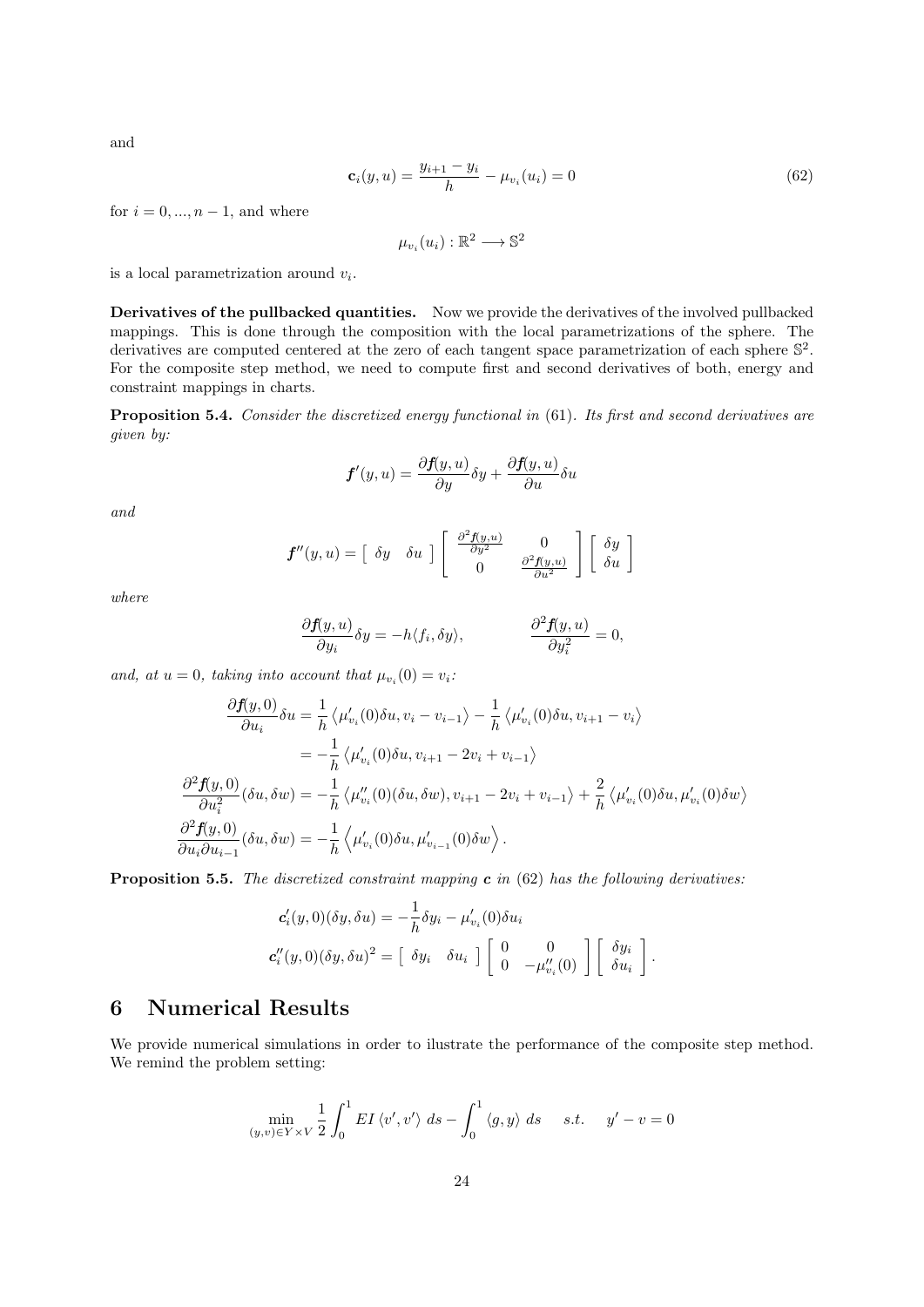

Figure 1: Solutions of the rod problem, blue initial configuration, red computed solution, grey shades: projection to the coordinate planes. Left: rod without external force. Right: rod with external force  $1000 e_3$ , (pointing upwards)

where  $EI > 0$  is the stiffness of the rod, and g describe the external loads. As initial configuration we consider a rod  $(y_0, v_0)$  which assumes the form:

$$
y_0(s) = [r\cos(\omega s), r\sin(\omega s), a^2\omega s], \qquad v_0(s) = y'_0(s)
$$

with  $s \in [0,1]$   $r > 0$ ,  $a > 0$  and  $\omega = \frac{1}{\sqrt{2}}$  $\frac{1}{r^2+a^2}$ . The rod is clamped at  $y_a = y_0(0) = [r, 0, 0]$   $y_b = y_0(1) =$  $[r\cos(\omega), r\sin(\omega), a^2\omega]$  and  $v_a = y'_0(0)/|y'_0(0)|$ ,  $v_b = y'_0(1)/|y'_0(1)|$ . We perform numerical simulations for  $r = 0.6$ ,  $a = 0.5$ . The stiffness of the rod will be constant and given by  $EI = 1.0$ . A minimization without external forces, using the exponential retraction  $\mu_2$  and  $n = 240$  nodes converges in 7 iterations. The corresponding result can be seen in Figure 1, left.

| $R_{1}$<br>$\mathfrak{n}_2$ | $\mu_{v,p}$ | $\mu_{v,e}$ |
|-----------------------------|-------------|-------------|
| $\mu_{v,p}$                 | Y           | y           |
| $\mu_{v,e}$                 | 10<br>ΙU    | 10          |

Table 1: Number of composite step iterations for different combinations of retraction. The pullback is done with the parametrization in the column and the update with the parametrization in the row. Here  $\mu_{v,p}(\xi) = \frac{v+\xi}{\|v+\xi\|}$  and  $\mu_{v,e}(\xi) = \exp(\xi)v$ .

| $\boldsymbol{n}$ | $\#$ iterations |
|------------------|-----------------|
| 120              | 9               |
| 240              | 12              |
| 480              | 8               |
| 960              | 10              |

Table 2: Number of composite step iterations for the problem with different number of nodes n. The pullback and updates are done with the parametrization  $\mu_{v,e}(\xi) = \exp(\xi)v$ .

Next, we apply an external force  $g = 1000e_3$  to the rod, where  $e_3 = [0, 0, 1]^T$  (cf. Figure 1, right). We consider the two dicussed retractions and combinations of them and observe similar numbers of iterations in all cases (cf. Table 1). Also the number of iterations is largely independent of the size of the grid (cf. Table 2).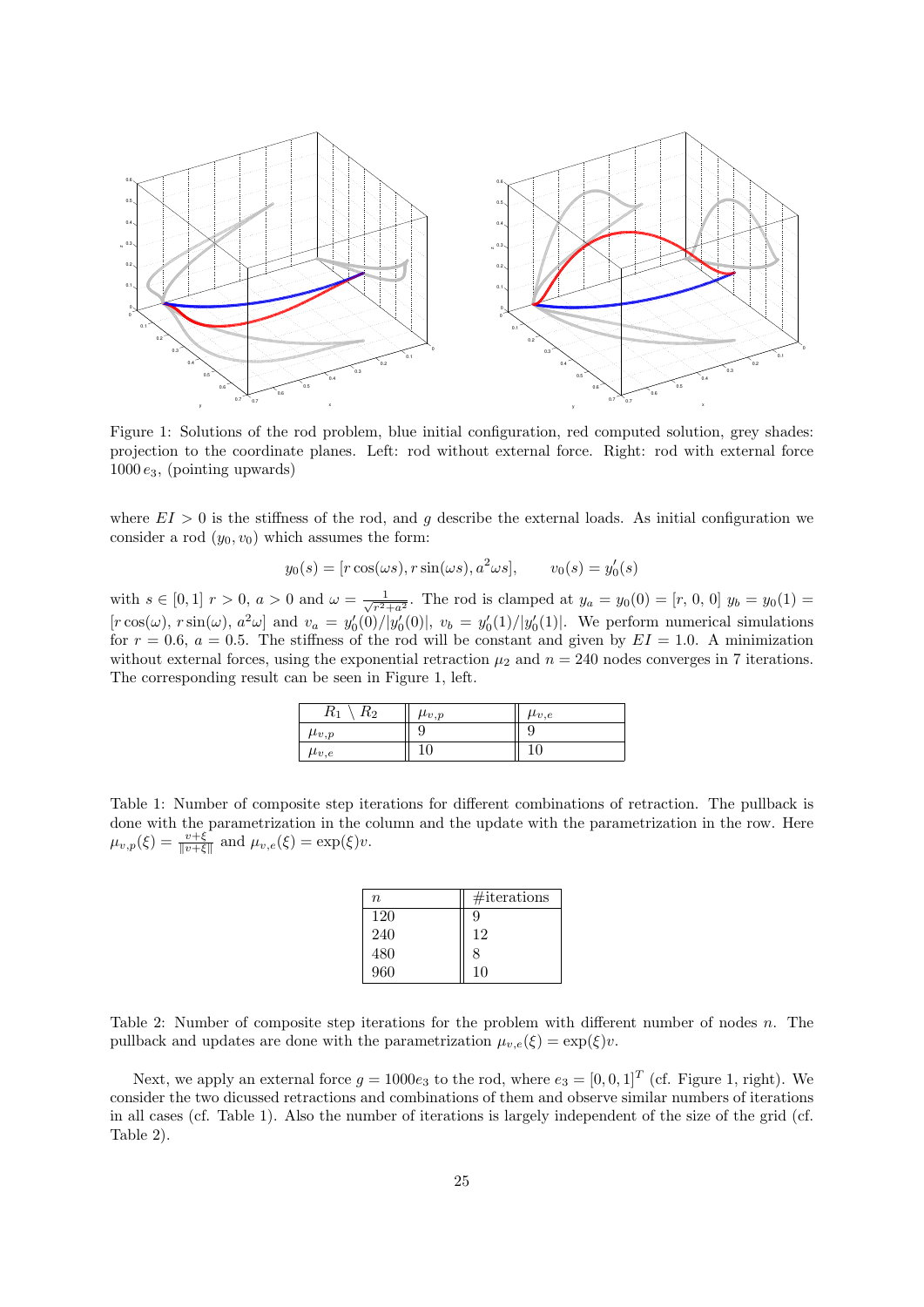

Figure 2: Iteration history: left: damping factors for normal and tangent steps, right: lengths of steps.

In Figure 2 we take a closer look at the iteration history. We observe that after the globalization phase the damping factors are 1 eventually and that the step sizes  $\delta t$  and  $\delta n$  become very small, close to the solution, indicating local superlinear convergence.

#### Acknowledgements

This work was supported by the DFG grant SCHI 1379/3-1 "Optimierung auf Mannigfaltigkeiten für die numerische Lösung von gleichungsbeschänkten Variationsproblemen"

## References

- [AKT12] François Alouges, Evaggelos Kritsikis, and Jean-Christophe Toussaint. A convergent finite element approximation for landau–lifschitz–gilbert equation. Physica B: Condensed Matter, 407(9):1345–1349, 2012. [Alo97] François Alouges. A new algorithm for computing liquid crystal stable configurations: the harmonic mapping case. SIAM journal on numerical analysis,  $34(5)$ :1708–1726, 1997. [AMS09] Pierre-Antoine Absil, Robert Mahony, and Rodolphe Sepulchre. Optimization algorithms on matrix manifolds. Princeton University Press, 2009. [AR78] Stuart S Antman and Gerald Rosenfeld. Global behavior of buckled states of nonlinearly elastic rods. Siam Review, 20(3):513–566, 1978. [Bal02] John M Ball. Some open problems in elasticity. In Geometry, mechanics, and dynamics, pages 3–59. Springer, 2002. [BP07] Sören Bartels and Andreas Prohl. Constraint preserving implicit finite element discretization of harmonic map flow into spheres. Mathematics of Computation, 76(260):1847–1859, 2007. [BS89] J Badur and Helmut Stumpf. On the influence of E. and F. Cosserat on modern continuum mechanics and field theory. Ruhr-Universität Bochum, Institut für Mechanik, 1989. [CGT00] Andrew R. Conn, Nicholas I.M. Gould, and Philippe L. Toint. Trust region methods, volume 1. Siam, 2000. [Deu11] Peter Deuflhard. Newton methods for nonlinear problems: affine invariance and adaptive algorithms, volume 35. Springer Science & Business Media, 2011. [EL78] James Eells and Luc Lemaire. A report on harmonic maps. Bulletin of the London mathematical society, 10(1):1–68, 1978.
- [GLT89] Ronald Glowinski and Patrick Le Tallec. Augmented Lagrangian and operator-splitting methods in nonlinear mechanics, volume 9. SIAM, 1989.